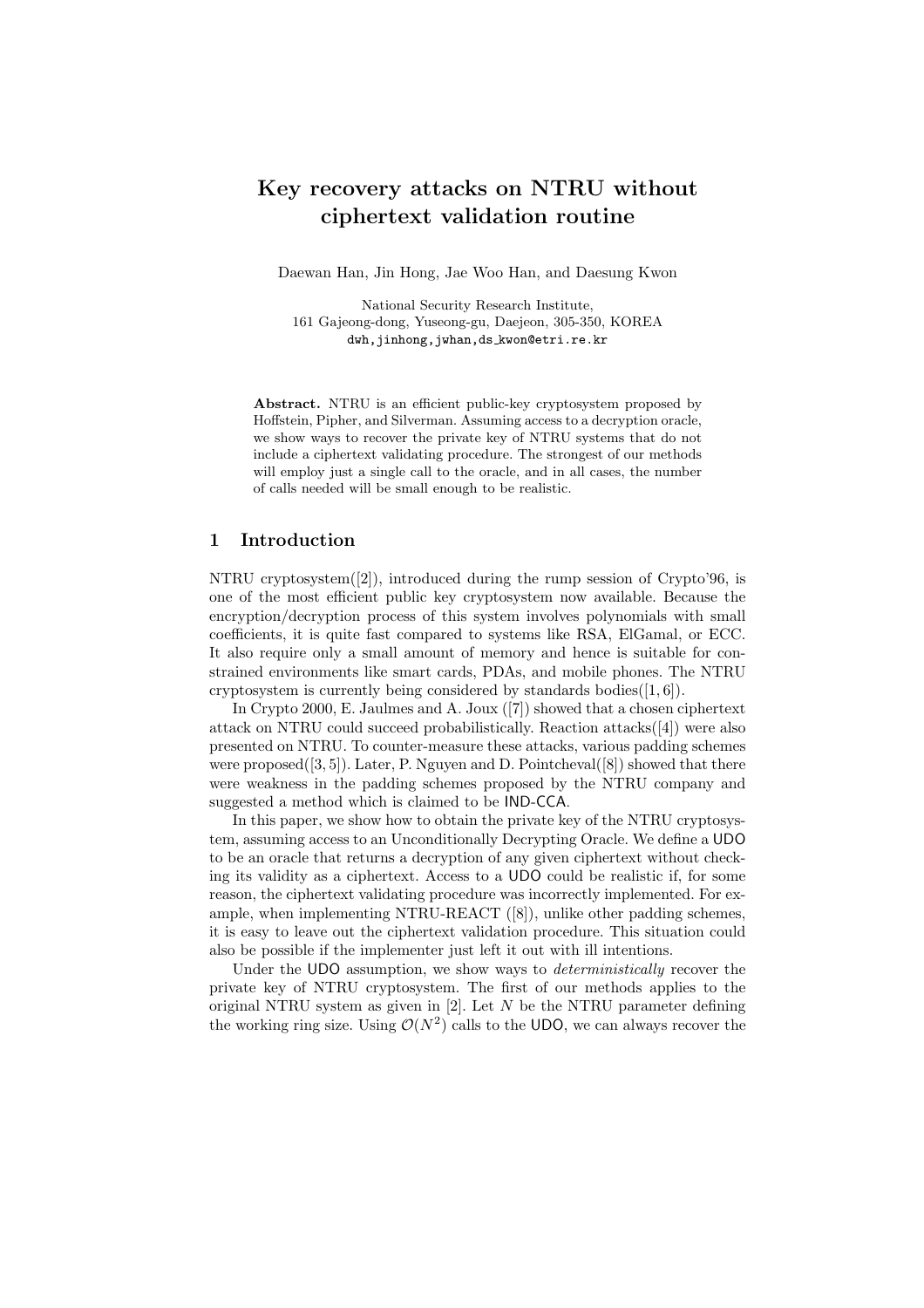private key. We can also recover the private key, with probability of failure less than  $1/2^{90}$ , using less than 2N calls to the UDO.

We show three more methods that apply to *optimized* NTRU  $([1, 3, 6])$ . To the best of our knowledge, the present work is the first in acknowledging attacks specific to the optimized version of NTRU. All three of the methods will recover the private key completely. Of the three, the last one we shall present(Section 6) is the strongest, using just a single UDO call. Thus, the NTRU cryptosystem should never be used without a proper padding scheme.

If the use of a UDO were possible on some (flawed) implementation of RSA-OAEP or the Cramer-Shoup scheme, we would no longer be sure of their IND-CCA2 property. But contrary to the NTRU situation presented by this work, nothing is known in the direction of key recovery attacks on the RSA or ElGamal primitive. This suggests that we should still be very careful in the use of NTRU cryptosystem.

### 2 Overview of the NTRU cryptosystem

The NTRU cryptosystem has gone through some changes since its first appearance. To set the grounds of our discussion, we quickly present various parameters and encryption/decryption processes for three versions of it. The readers may refer to [2] and [1, 3] for more information. The reference [10] is also helpful in understanding why the decryption process works.

Let N be an odd prime. We will be working over the ring  $\mathcal{R} = \mathbf{Z}[x]/(x^N-1)$ . The ring  $R$  is identified with the set of integer polynomials of degree less than N. Multiplication in  $\mathcal R$  is denoted by  $\ast$ .

The sets  $\mathcal{L}_{f}$ ,  $\mathcal{L}_{g}$ ,  $\mathcal{L}_{r}$ , and  $\mathcal{L}_{m}$ , to be fixed below for each version, are subsets of  $R$ . Two parameters **p** and  $q$  are chosen so that they are relatively prime and the private key  $f \in \mathcal{L}_f$  is taken so that it is invertible modulo q. The inverse will be denoted by  $f_q$ , and using a random polynomial  $g \in \mathcal{L}_g$  the public key is set to

$$
\mathbf{h} \equiv \mathbf{p} * \mathbf{f}_q * \mathbf{g} \pmod{q}.
$$
 (1)

To encrypt a message  $m \in \mathcal{L}_m$ , we choose a random  $r \in \mathcal{L}_r$  and compute

$$
\mathbf{e} = \mathbf{r} * \mathbf{h} + \mathbf{m}.\tag{2}
$$

The decryption process is more involved and explained below for each version of NTRU. Let us fix one notation before doing this. Given  $m, n \in \mathbb{Z}$  and  $t \in \mathbb{R}$ , define  $\text{Mod}_n^t(m)$  to be the unique integer in the interval  $(t-\frac{n}{2},t+\frac{n}{2}]$  congruent to m modulo n. For a polynomial  $f(x) \in \mathcal{R}$ , we may similarly define  $\text{Mod}_n^t(f(x))$ , by applying it to the coefficients.

### 2.1 Original version

In the original version [2], the parameter p is fixed to be 3. When choosing a private key **f**, it is also required to have a modulo  $p = 3$  inverse  $f_p$ . We define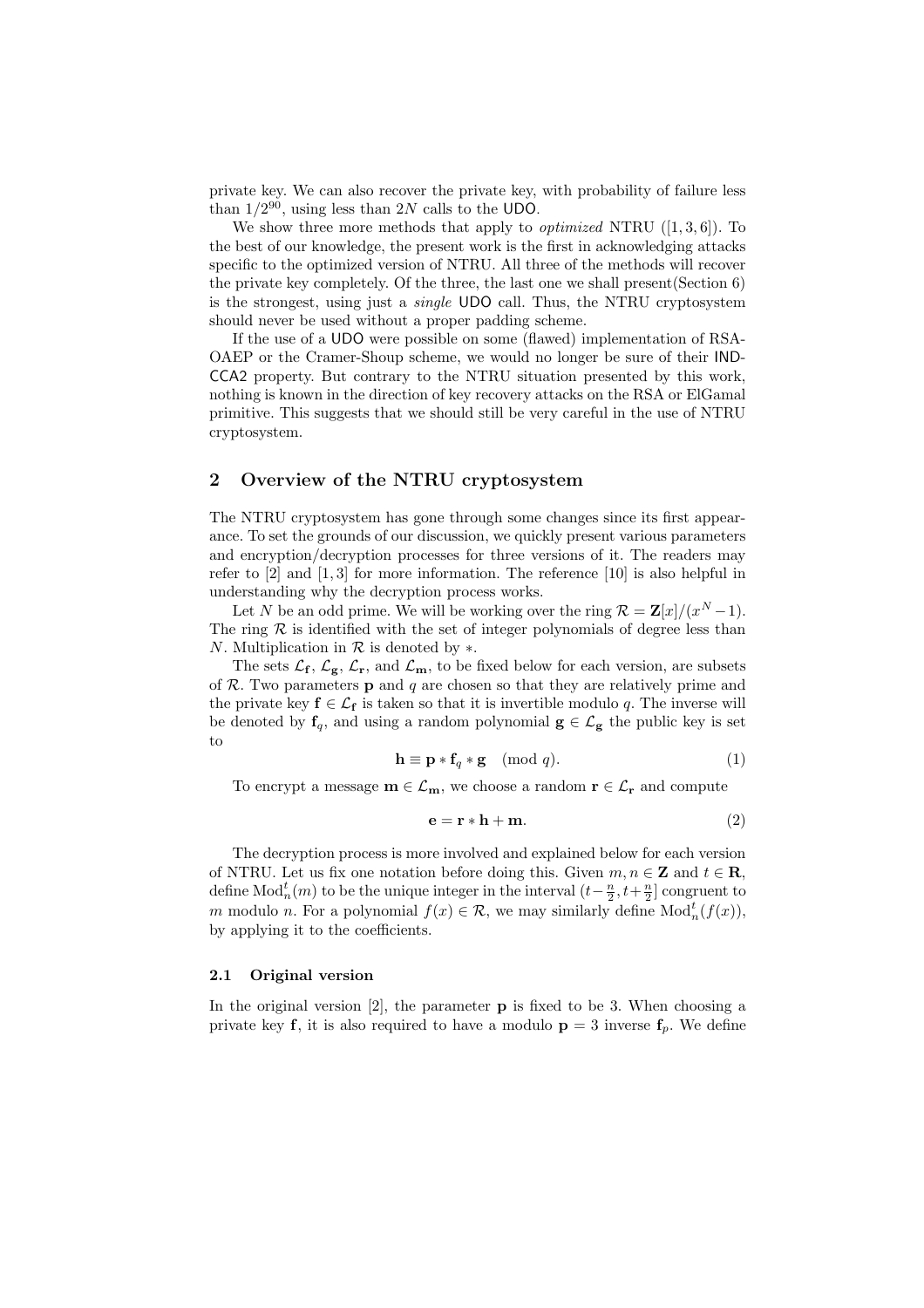$\mathcal{L}(d_+, d_-)$  to be the set of polynomials in R with  $d_+$  coefficients equal to 1,  $d_$ coefficients equal to −1, and all other coefficients equal to 0. Table 1 lists the various parameters as originally given in [2]. The message space  $\mathcal{L}_{\mathbf{m}}$  is set to all

| $N \mid a$ | $\mathcal{L}_{\mathbf{f}}$                                                         | Lo | L. |
|------------|------------------------------------------------------------------------------------|----|----|
|            | Case A 107 64 $\mathcal{L}(15, 14)$ $\mathcal{L}(12, 12)$ $\mathcal{L}(5, 5)$      |    |    |
|            | Case B 167 128 $\mathcal{L}(61,60)$ $\mathcal{L}(20,20)$ $\mathcal{L}(18,18)$      |    |    |
|            | Case C 503 256 $\mathcal{L}(216, 215)$ $\mathcal{L}(72, 72)$ $\mathcal{L}(55, 55)$ |    |    |
|            | Table 1. Parameters for original NTRU ( $p = 3$ )                                  |    |    |

polynomials in  $\mathcal R$  with coefficients in  $\{-1,0,1\}$ .

To decrypt a ciphertext e, we go through the following process.

- 1.  $\mathbf{a} \leftarrow \text{Mod}_q^0(\mathbf{f} * \mathbf{e}).$
- 2. Return  $\text{Mod}_{\mathbf{p}}^0(\mathbf{f}_p * \mathbf{a})$ .

We say that a *wrapping* has occurred during the decryption process if

 $a \neq f * e$ ,

i.e., the  $\text{Mod}_q^0$  operation has changed at least one coefficient. Notice that even though **e** is defined only up to modulo  $q$ , when we use **e** as an input to the decryption machine, an explicit representative of e will be used. Hence this equation makes sense as an equation in R.

#### 2.2 Binary-F version

Set  $\mathbf{p} = x + 2$ . The private key space  $\mathcal{L}_{\mathbf{f}}$  is taken to be polynomials of the form

$$
\mathbf{f} = 1 + \mathbf{p} * \mathbf{F},\tag{3}
$$

with **F** a binary polynomial having  $d_F$ -many nonzero coefficients.

The sets  $\mathcal{L}_{g}$  and  $\mathcal{L}_{r}$  are to contain binary polynomials with  $d_{g}$  and  $d_{r}$  coefficients equal to 1, respectively. The message space  $\mathcal{L}_{m}$  is the set of all binary polynomials in  $R$ . Table 2 lists parameters as given in [1].

Given a ciphertext **e**, the decryption process goes through the following steps.

1.  $I \leftarrow \text{Mod}_q^{\frac{N}{2}}(\mathbf{e}(1) - \mathbf{r}(1) \cdot \mathbf{h}(1)).$ 2.  $\mathcal{A} \leftarrow \frac{1}{N} (\mathbf{p}(1) \cdot \mathbf{r}(1) \cdot \mathbf{g}(1) + I \cdot \mathbf{f}(1)).$ 3.  $\mathbf{a} \leftarrow \text{Mod}_q^{\mathcal{A}}$  $q^{\mathcal{A}}(\mathbf{f} * \mathbf{e}).$ 4. Return  $\dot{Mod}_{\mathbf{p}}(\mathbf{a})$ .

Here, the Mod<sub>p</sub> operation chooses a representative of **a** in a binary polynomial form. We refer the readers to [3] for more detail.

As before, we say that a *wrapping* has occurred during decryption if  $\mathbf{a} \neq \mathbf{f} * \mathbf{e}$ .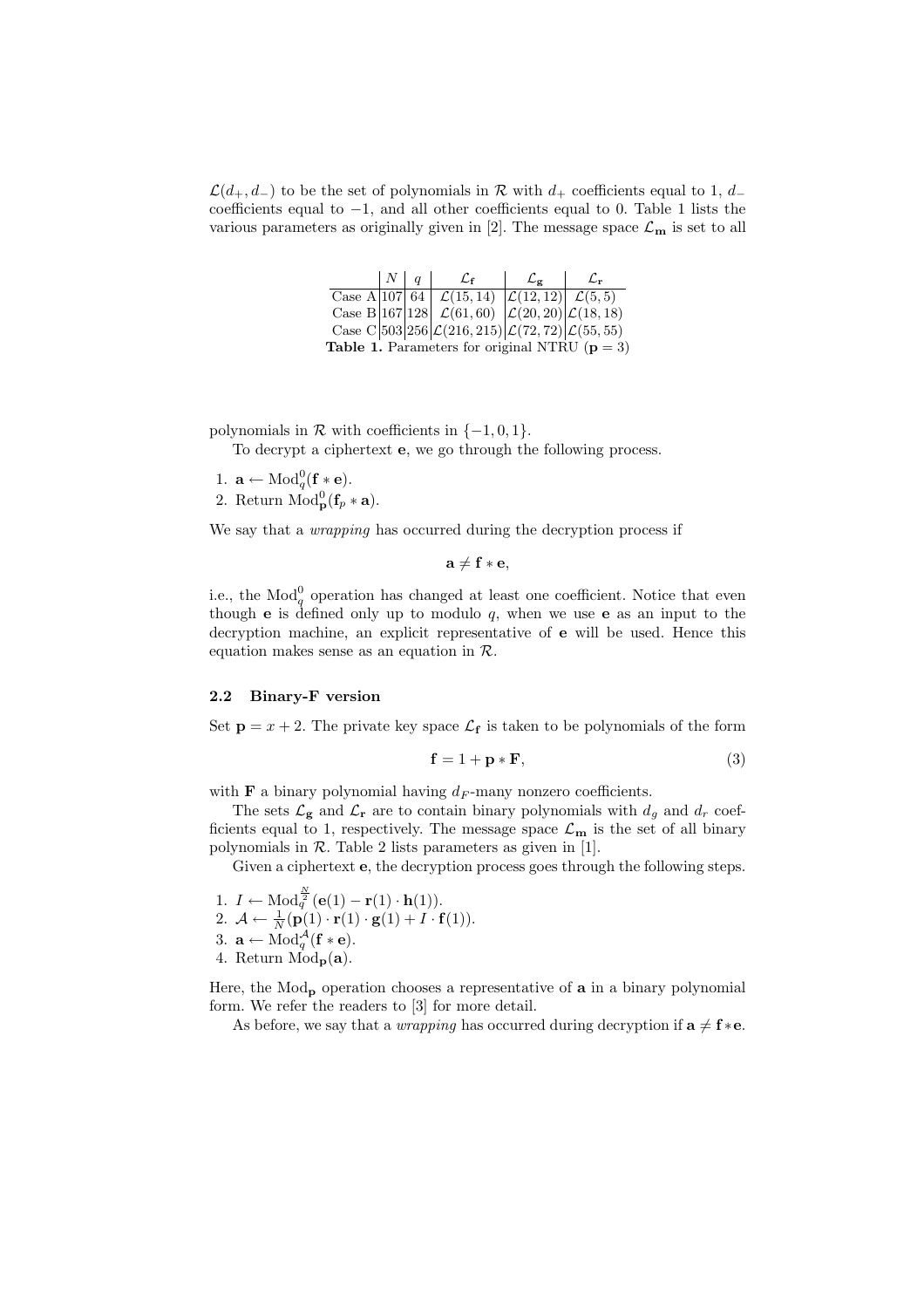#### 2.3 Low Hamming weight-F version

This version of NTRU is identical to the previous binary-F version except that the polynomial  **used in defining the private key**  $**f**$  **is of the form** 

$$
\mathbf{F} = \mathbf{F}_1 \ast \mathbf{F}_2 + \mathbf{F}_3, \tag{4}
$$

with each  $\mathbf{F}_i$  a binary polynomial having  $d_{F_i}$ -many nonzero coefficients. The parameter values are given in Table 2. Notice that  $d_F = d_{F_1} \cdot d_{F_2} + d_{F_3}$  in all cases. We shall call this the LHW-F case.

> $N \mid q \mid d_F \mid d_{F_1} \mid d_{F_2} \mid d_{F_3} \mid d_g \mid d_{F_4}$ 251|128| 72 | 8 | 8 | 8 | 72 | 72 347 | 128 | 64 | 7 | 8 | 8 | 173 | 64 503 256 420 20 20 20 251 170 **Table 2.** Parameters for NTRU with  $p = x + 2$

When we want to refer to both the binary-**F** and LHW-**F** versions of NTRU at the same time, we shall use the phrase optimized NTRU.

Remark 1. Since  $\mathbf{r}(1) = d_r$ ,  $\mathbf{g}(1) = d_g$ , and  $\mathbf{f}(1) = 1 + 3 \cdot d_F$ , the values I and A may be calculated from just e and public values.

Remark 2. The value I is calculated as

$$
I = \text{Mod}_q^{\frac{N}{2}} \left( \mathbf{f}_q(1) \cdot (\mathbf{a}(1) - \mathbf{p}(1) \cdot \mathbf{r}(1) \cdot \mathbf{g}(1)) \right)
$$

in [1, 6, 10]. This may seem different from what is done in step 1. Furthermore, in this form, knowledge of the secrete information  $f_q$  also seems to be required. But both are calculating the same value  $m(1)$ , assuming that it is close to  $\frac{N}{2}$ .

# 3 Adaptive use of wrapping behavior

We shall work with the original NTRU setting (Section 2.1) in this section. While the arguments of this section may be modified and applied to other settings, it is better explained in the original setting and does not involve the use of special forms for the private key f that appears in other settings.

We show how to exploit the *wrapping* behavior of the modulo  $q$  reduction process done during decryption to recover the private key, using less than 2N calls to the decryption oracle.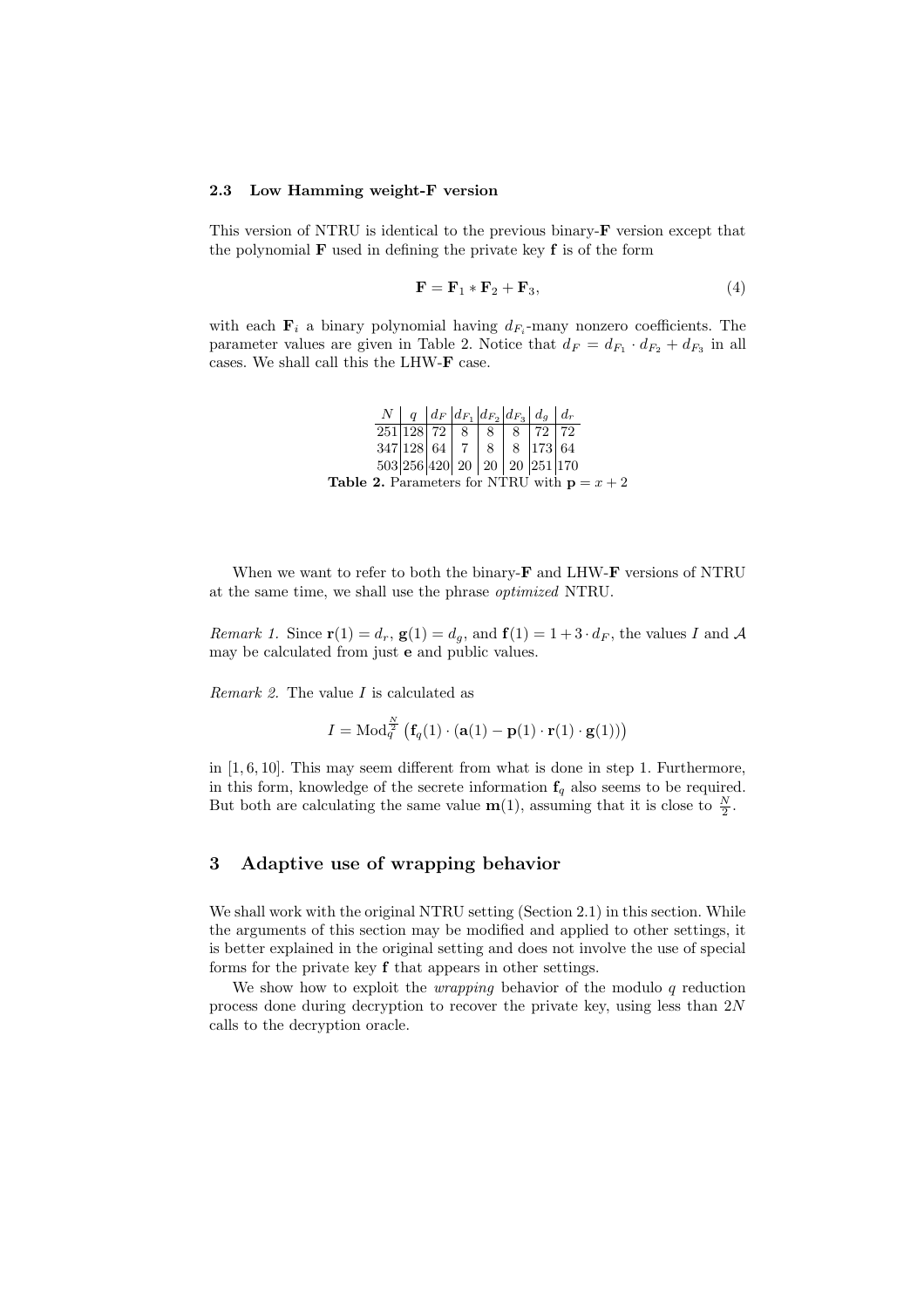#### 3.1 Descriptive argument

We assume that we have access to a decryption oracle and may distinguish whether or not a wrapping has occurred during the decryption process. For example, this could be possible, in some situations, through timing techniques. This could also be possible if we may obtain the decrypted message, since the decrypted output of ciphertext **e** is equal to  $\text{Mod}_{\mathbf{p}}^{0}(\mathbf{e})$  if and only if no wrapping has occurred.

We first remark that any cyclic shift  $f * x^i$  of the private key f may work as a decryption key. The cyclic shift added to a during the first step of decryption is removed when  $f_p$  is applied in the second step.

Consider what would happen if we ran the ciphertext

$$
\mathbf{e} = -\left(1 + x + x^2 - x^3 + \left(\frac{q}{2} - 4\right)x^4\right) \tag{5}
$$

through the decryption oracle. Recall that the coefficients of f all belong to the set  $\{-1,0,1\}$ . Hence wrapping occur if and only if there exists some consecutive run of coefficients in **f** equal to the sequence  $(1, 1, 1, -1, 1)$ , in reverse order.

Suppose we do have wrapping for the above particular e. We may then run

$$
e \pm = -\left(1 + x + x^2 - x^3 + x^4 \pm \left(\frac{q}{2} - 5\right)x^5\right) \tag{6}
$$

through the decryption oracle. If either one brings a wrapping behavior, we may continue, knowing a longer consecutive sequence of coefficients from f. If neither returns a wrapping behavior, we know neither  $(1, 1, 1, -1, 1, 1)$  nor  $(1, 1, 1, -1, 1, -1)$  is a consecutive run of coefficients from **f** (in reverse order). But we know the shorter subsequence  $(1, 1, 1, -1, 1)$  is present in **f**, so the sequence  $(1, 1, 1, -1, 1, 0)$  must be present in **f**. We may then use

$$
e0 \pm \textstyle = -\left(1 + x + x^2 - x^3 + x^4 \pm \left(\frac{q}{2} - 5\right)x^6\right)
$$

to find the next coefficient of f.

We can continue with this process until we know a consecutive sequence of coefficients from **f** that contains  $\frac{q}{2}$ -many  $\pm 1$ 's. So, for Case A of Table 1, this process obtains some cyclic shift of f completely.

To cope with the other two cases given in Table 1, let us go back and suppose that e given by (5) induces a wrapping so that  $(1, 1, 1, -1, 1)$  appears as a consecutive run of coefficients in **f**. Let us also assume that  $\frac{q}{2} = 5$ . Then we cannot use  $e\pm$  given by (6) since they are both just equal to e. But, if we can assume that the probability of the subsequence  $(1, 1, 1, -1)$  appearing in f more than once is negligible, we can use

$$
\mathbf{e}' \pm \, = - (1 + x + x^2 - x^3 \pm x^5) \tag{7}
$$

to find the next coefficient. The probability of some sequence of length  $n$  appearing in **f** more than once is at most  $\frac{N}{3^n}$ . So, in Case B, this will be at most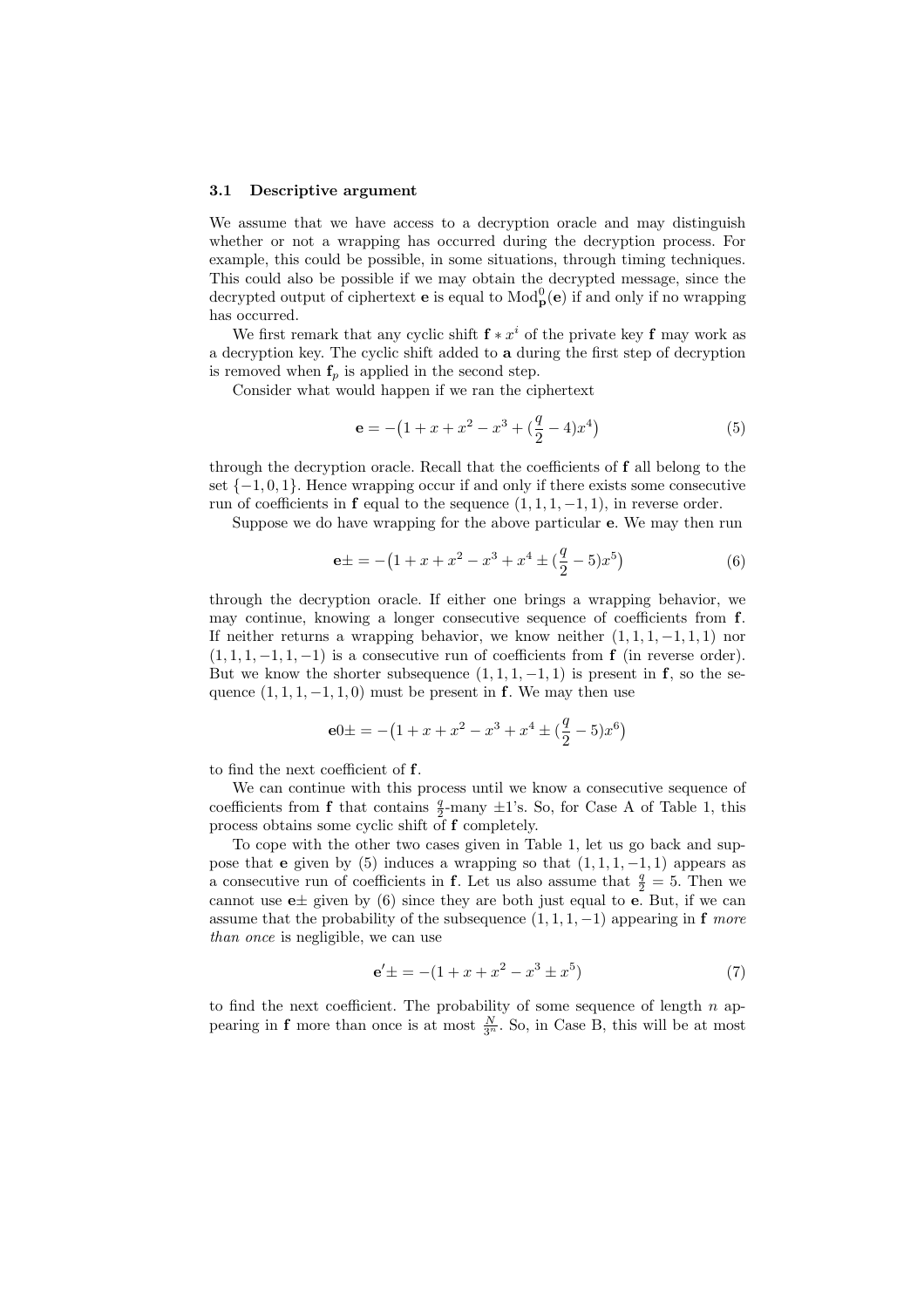$167/3^{63} \sim 1/2^{92.47}$  and in Case C, this is at most  $503/3^{127} \sim 1/2^{192.32}$ , indeed, values that may be ignored in real world applications.

Hence, we can obtain a cyclic shift of f, which in turn can be used later to find the plain text m corresponding to any given ciphertext e.

We have included a complete example of this approach in Appendix A.

#### 3.2 Algorithm

We summarize arguments of the previous subsection in an algorithm.

### Algorithm 1

- 1. Initialize secret key  $\mathbf{f} = \sum_{i=0}^{N-1} f_i x^i$ , input ciphertext  $\mathbf{e} = \sum_{i=0}^{N-1} e_i x^i$ , and integer w as follows.
	- (a)  $f_0 = 1$ ,  $f_j = 0$  for  $1 \le j \le N 1$
	- (b)  $e_j = 0$  for  $0 \le j \le N-1$
	- $(c) w = 1$
- 2. For i from 1 to  $N-1$  do the following:
	- (a) If  $w < q/2$ , then set  $e_{i-1} = -f_{i-1}$ , otherwise set  $e_{i-1} = 0$ .
	- (b) If  $w < q/2$ , then set  $e_i = -(q^q w)$ , otherwise set  $e_i = -1$ .
	- $(c)$  Run e through the decryption oracle.
	- (d) If wrapping has occurred, set  $f_i = 1$ ,  $w = w + 1$ , and skip  $(e) \sim (h)$ .
	- $(e)$  Set  $e_i = -e_i$ .
	- $(f)$  Run e through the decryption oracle.
	- (g) If wrapping has occurred, set  $f_i = -1$ ,  $w = w + 1$ , and skip (h).
	- (h) Set  $f_i = 0$ .
- 3. Reverse the order of  $f_i$ . That is, set  $f_i = f_{N-1-i}$  for  $i = 0, 1, \cdots, N-1$ .
- 4. Return  $\mathbf{f} = \sum_{i=0}^{N-1} f_i x^i$ .

This algorithm obtains some cyclic shift of f using  $2N - d_{+} - 1$  calls to the decryption oracle. Probability of this algorithm returning a wrong value of f is at most  $N/3^{\frac{q}{2}-1}$ .

Remark 3. Using ideas present in this algorithm, it is possible construct an algorithm that returns a cyclic shift of f deterministically without failure. But the algorithm would use  $\mathcal{O}(N^2)$  calls to the decryption oracle and become much more complex.

# 4 Pre-designed wrapping (non-adaptive use)

This section will deal with recovering the private key f when it is given in the form (3). So it covers both of the optimized NTRU versions(Sections 2.2 and 2.3).

We shall assume access to decrypted output of ciphertexts of our choice. The ciphertexts to be inserted in the machine will be determined from the public key through pre-computation and does not depend on previous output of the decryption oracle. The number of queries to the decryption machine needed is less than twice the size of the coefficient set for f. If the coefficient set for f is small, the number of queries needed could be much smaller. We shall recover **f** completely.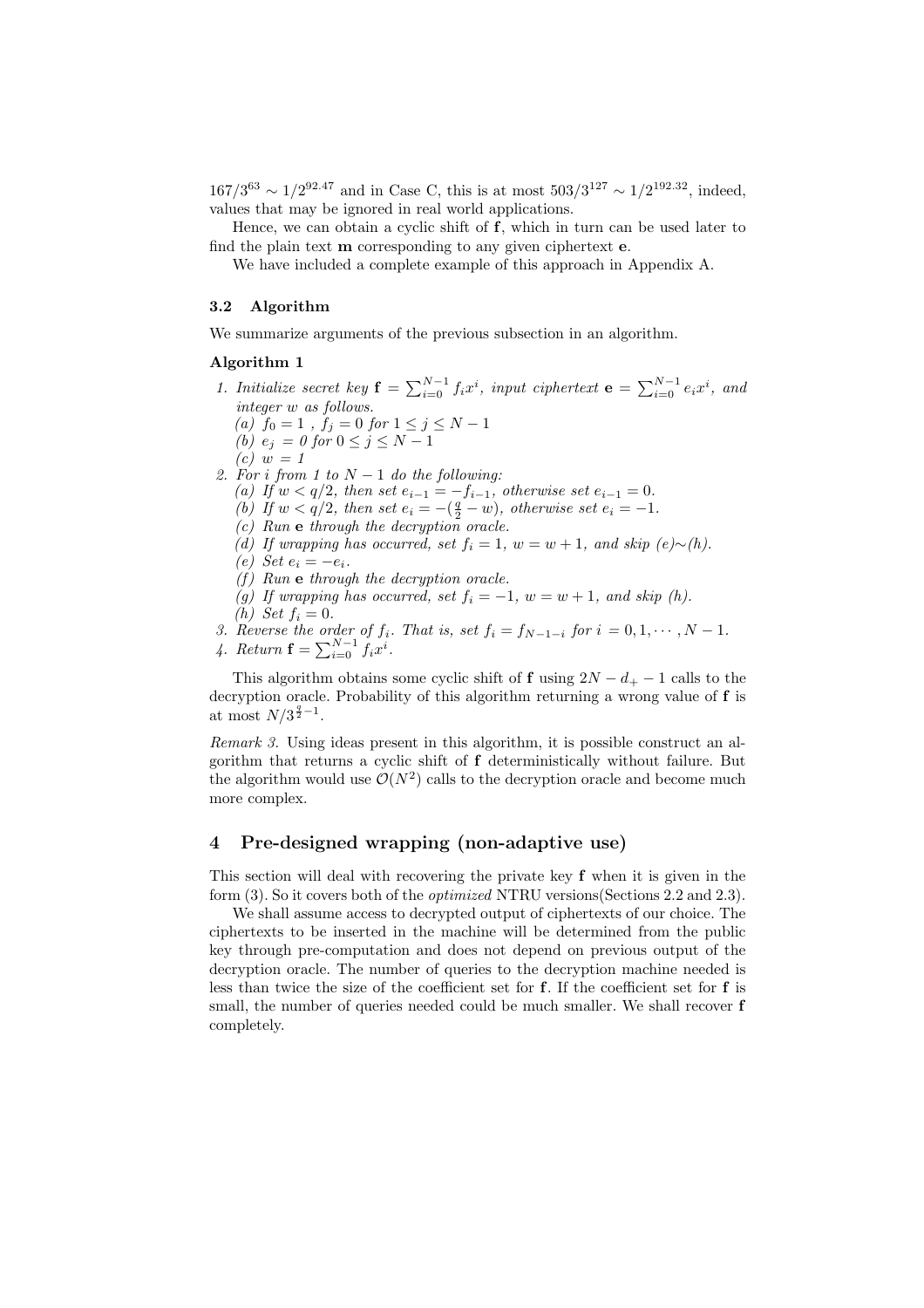#### 4.1 The method

We shall use a concrete example in explaining a method for recovering the private key. Take the value  $N = 251$  and  $q = 128$  from Table 2 and assume that the coefficient set of  $f$  is  $\{0, 1, 2\}$ . Application of this method to situations when the coefficient set is bigger will be straightforward. We propose to run the constant polynomial  $e = e$  (for some  $0 \le e < q$ ) through the decryption machine. As stated by Remark 1, given e and a specific public key h, anybody may find the value A. Let us fix a public key h and write  $A(e)$  to denote the value A corresponding to the constant polynomial  $e = e$ .

For the parameter values given in the  $N = 251$  row of Table 2 we can calculate

$$
\mathbf{f}(1) = 1 + (1+2) \cdot \mathbf{F}(1) = 1 + 3 \cdot d_F = 217,
$$
  
\n
$$
\mathbf{f}_q(1) \equiv \mathbf{f}(1)^{-1} \equiv 105 \pmod{q},
$$
  
\n
$$
\mathbf{r}(1) \cdot \mathbf{h}(1) \equiv d_r \cdot 3 \cdot \mathbf{f}_q(1) \cdot d_g \equiv 64 \pmod{q}.
$$

With this, we can find the I and A values for various  $e = e$ . Gather terms of the private key f according to their coefficients and write

$$
\mathbf{f} = 0 \cdot \mathbf{f}_0 + 1 \cdot \mathbf{f}_1 + 2 \cdot \mathbf{f}_2. \tag{8}
$$

The coefficients of  $f * e$  will belong to the set  $\{0, e, 2e\}$ . Below, we have drawn their position relative to  $A(e)$  for some chosen e values. •  $e = 24, \mathcal{A}(e) = 138.04$ 



0 128 256 0 e 2e ↓ ↓ ↓ A − 3q 2 A − q <sup>2</sup> A A + q 2 ↑ ↑ ↑ ↑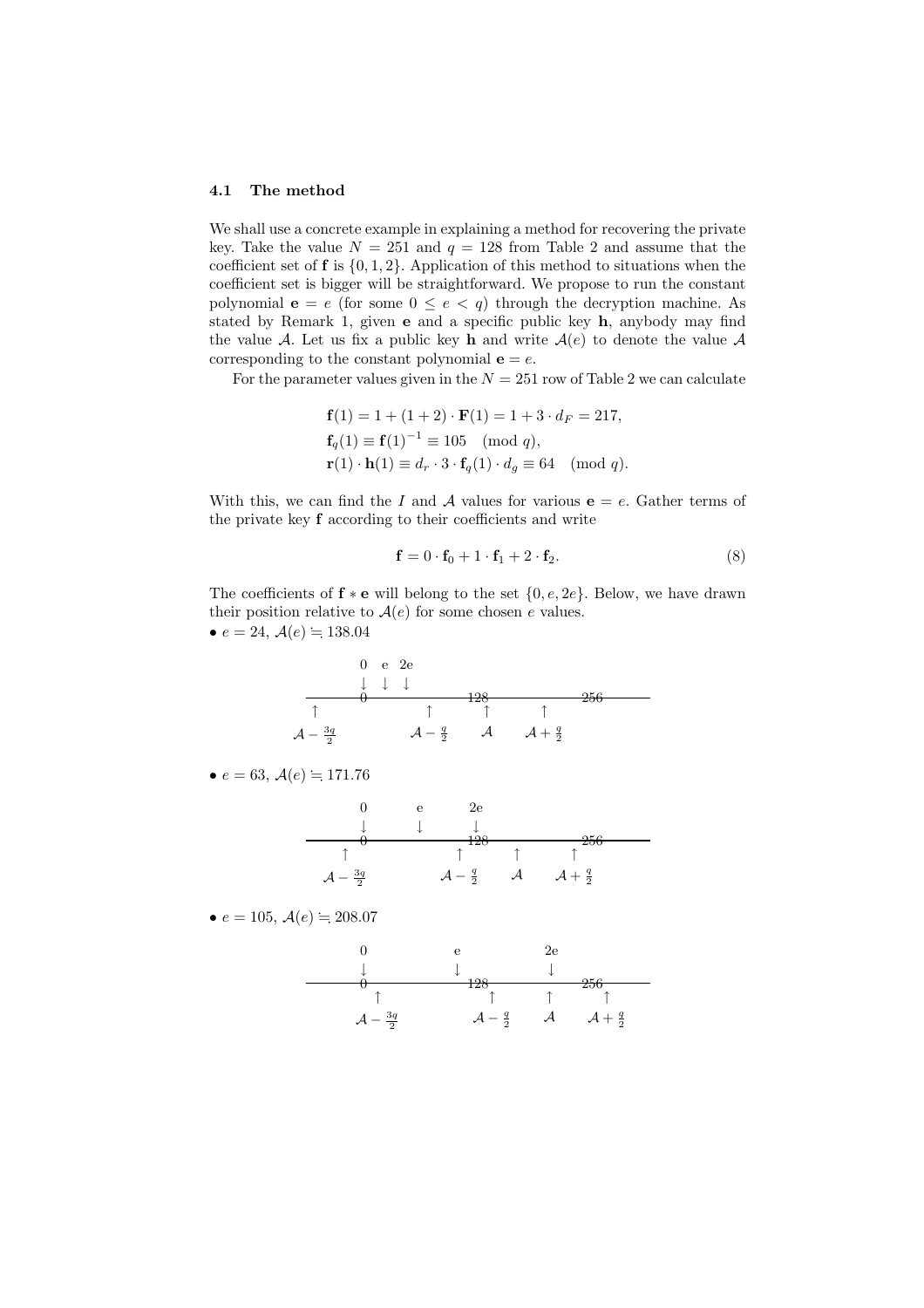Let us fix  $e = 63$  and follow through the decryption steps with the help of the above drawing.

$$
\mathbf{a}(e) = \text{Mod}_q^{A(e)}(\mathbf{f} * \mathbf{e})
$$
  
= 
$$
\text{Mod}_q^{A(e)}(0 \cdot \mathbf{f}_0 + e \cdot \mathbf{f}_1 + 2e \cdot \mathbf{f}_2)
$$
  
= 
$$
(0 + q) \cdot \mathbf{f}_0 + (e + q) \cdot \mathbf{f}_1 + 2e \cdot \mathbf{f}_2
$$
  
= 
$$
e \cdot \mathbf{f} + q \cdot (\mathbf{f}_0 + \mathbf{f}_1).
$$

Let us do this once more with  $e' = 105$ .

$$
\mathbf{a}(e') = \text{Mod}_q^{\mathcal{A}(e')}(\mathbf{f} * \mathbf{e}')
$$
  
= 
$$
\text{Mod}_q^{\mathcal{A}(e')}(\mathbf{0} \cdot \mathbf{f}_0 + e' \cdot \mathbf{f}_1 + 2e' \cdot \mathbf{f}_2)
$$
  
= 
$$
(\mathbf{0} + 2q) \cdot \mathbf{f}_0 + (e' + q) \cdot \mathbf{f}_1 + 2e' \cdot \mathbf{f}_2
$$
  
= 
$$
e' \cdot \mathbf{f} + q \cdot (2\mathbf{f}_0 + \mathbf{f}_1).
$$

We may observe that the difference of the outputs from the decryption machine satisfies

$$
D(e, e') := \text{Mod}_{\mathbf{p}}(\mathbf{a}(e)) - \text{Mod}_{\mathbf{p}}(\mathbf{a}(e'))
$$
  
\n
$$
\equiv \mathbf{a}(e) - \mathbf{a}(e') \pmod{\mathbf{p}}
$$
  
\n
$$
= (e - e') \cdot \mathbf{f} - q \cdot \mathbf{f}_0
$$
  
\n
$$
= (e - e') \cdot (1 + \mathbf{p} \cdot \mathbf{F}) - q \cdot \mathbf{f}_0
$$
  
\n
$$
\equiv (e - e') - q \cdot \mathbf{f}_0 \pmod{\mathbf{p}}.
$$

Denote the modulo **p** inverse of q by  $q_p$  so that  $q_p \cdot q \equiv 1 \pmod{p}$ . We may now obtain

$$
\text{Mod}_{\mathbf{p}}\left(-q_{\mathbf{p}}\cdot\left(D(e,e')-(e-e')\right)\right)=\text{Mod}_{\mathbf{p}}\left(q_{\mathbf{p}}\cdot q\cdot\mathbf{f}_0\right)=\text{Mod}_{\mathbf{p}}(\mathbf{f}_0)=\mathbf{f}_0.
$$

We stress that all three equalities above are true equalities in the ring  $\mathcal{R}$ . They are stronger than just modulo p equivalence relations. The last equality follows since  $f_0$  is a binary polynomial. We have found all terms of f having coefficients equal to 0 with just two queries to the decryption machine.

The above argument obtained  $f_0$  because the value 0 crossed over the value  $\mathcal{A} - \frac{3q}{2}$  as we changed e to e' and since neither e nor 2e went over any Mod<sub>q</sub> q operation boundary. If we work with  $e = 24$  and  $e' = 63$ , we can similarly obtain  $f_2$ . The remaining terms will now have coefficient equal to 1 and we have found the private key f with just three queries to the decryption machine.

Remark 4. In the above calculations, we've used the fact  $f \equiv 1 \pmod{p}$ . Hence this attack is not applicable to the original NTRU cryptosystem.

### 4.2 Feasibility of this approach

We shall use the notation

$$
\mathrm{dc}(n,\mathcal{A}) = \frac{1}{q}(n - \mathrm{Mod}_q^{\mathcal{A}}(n))
$$
\n(9)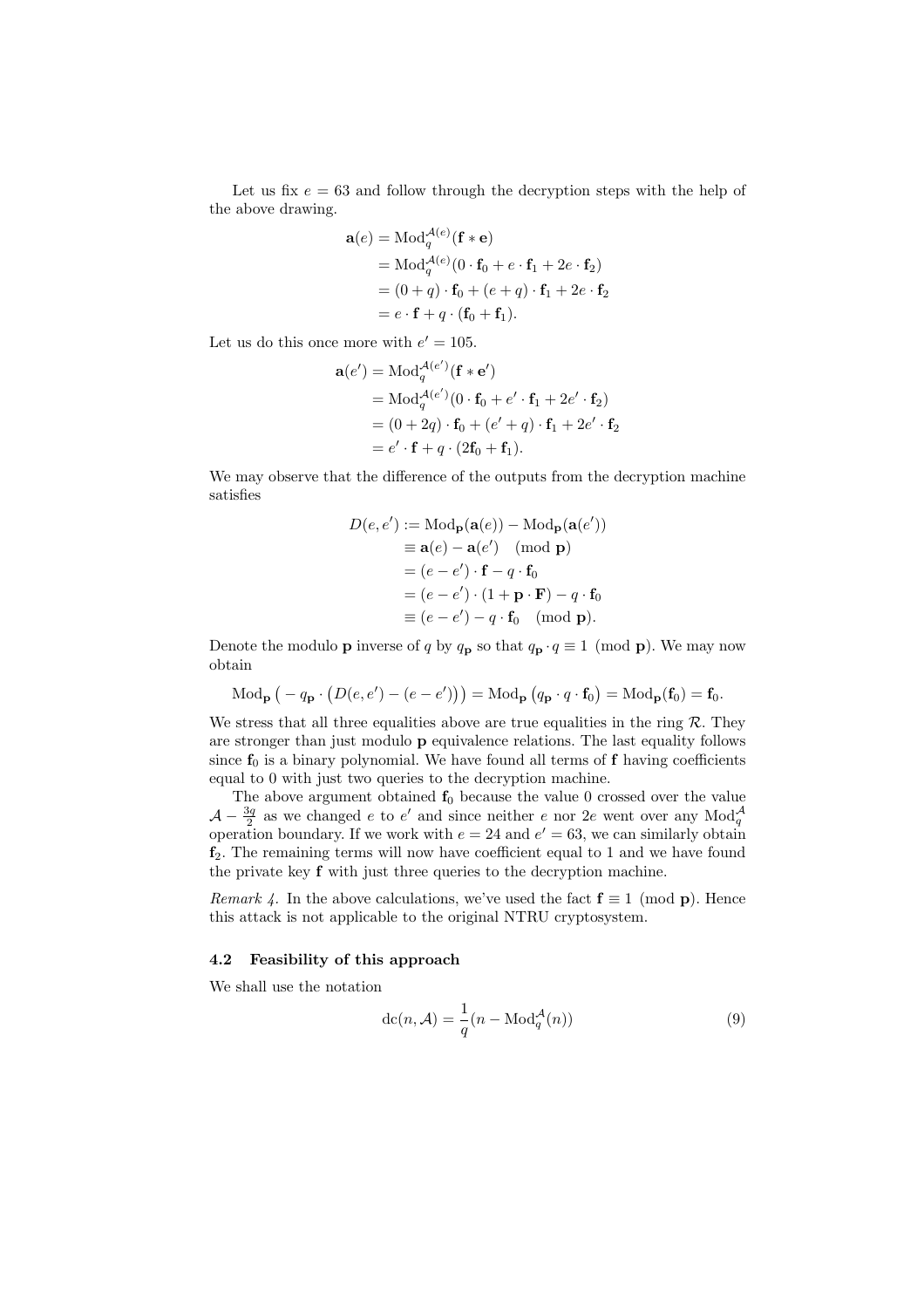for any integer  $n$  and centering value  $A$ . An equivalent definition would be

$$
\text{Mod}_q^{\mathcal{A}}(n) = n - q \cdot \text{dc}(n, \mathcal{A}).
$$

It measures how far n is from the representative interval. When the value  $A$  is clear from context,  $dc(n)$  will be used.

Let the coefficient set of **f** be  $\{0, 1, \ldots, t\}$ . To argue that the previous section is a meaningful attack on un-padded version of optimized NTRU, it remains to consider how likely it is to find an  $(e, e')$  pair with  $dc(i \cdot e, \mathcal{A}(i \cdot e))$  and  $\text{dc}(i \cdot e', \mathcal{A}(i \cdot e'))$  differing at just one  $0 \leq i \leq t$ . We have no proof that enough such pairs may always be found, but will give an informal argument showing that this is highly possible. Also, a complete solution for the  $N = 251$  case is provided in the Appendices as an example.

Examine what happens to the dc-values when we increase e by just 1. If we study the procedure for calculating  $A(e)$ , we find that setting  $e \leftarrow e + 1$ increases  $A(e)$ , in most cases (exception occurs when I goes over the modulo q boundary), by  $\frac{\mathbf{f}(1)}{N}$  $\frac{1}{N}$ . For the parameter values given in Table 2, this value is roughly 0.86 ( $N = 251$ ), 0.56 ( $N = 347$ ), and 2.51 ( $N = 503$ ) for each case. Of course, setting  $e \leftarrow e + 1$  increase  $i \cdot e$  by the amount i. We want to point out that not all  $t + 1$  of these values i can be close to  $\frac{f(1)}{N}$  at the same time.

The second point we want to make is that, as we change e from 0 to  $q-1$ , the values  $i \cdot e$  all start as being equal to 0 and end up spreading out over an interval of length  $t \cdot q$ . So the  $t + 1$  dc-values will start out as the same and end up as different.

These two points convince us that not all of the dc-values can stay constant over the change of e from 0 to  $q-1$ .

Finally, we want to call to attention one more point. Since the distance between  $i \cdot e$  and  $(i+1) \cdot e$  is less than q, if e is big enough, it is almost impossible (again, the same exception apply) for two adjacent dc-values to change simultaneously, as we increase e by 1. Non-adjacent dc-values have a better chance of changing simultaneously, but since they have to be apart by a multiple of  $q$  for this to happen, this is not too frequent.

If this does not convince the reader, we can just roughly say that we have about q equations in hand to solve for  $t + 1$  variables.

For the case  $N = 251$ , we have given a table of dc-values in Appendix B. As we have already seen, for the parameter values given in the first row of Table 2, we have  $\mathbf{r}(1)\mathbf{h}(1) = 64$ . Notice that the maximum possible value for the coefficient of f, in either the binary-**F** or the LHW-**F** case, is  $28 = 3 \cdot (8+1) + 1$ . So, for each  $e = 0, 1, \ldots, q - 1$ , we've listed the values  $dc(i \cdot e, \mathcal{A}(i \cdot e))$  for  $i = 0, 1, \ldots, 28$ .

In Appendix C, we used these values to give an explicit instruction for determining the private key f completely with 52 queries to the decryption machine. In practice, we do not expect f to contain coefficients as large as 28. So the process would be a lot shorter.

If the coefficient set of **f** is just  $\{0, 1, 2, 3\}$ , which is highly probable in the binary- $\bf{F}$  case, Appendix D explains how one could obtain  $\bf{f}$  completely with just one or two queries to the decryption machine.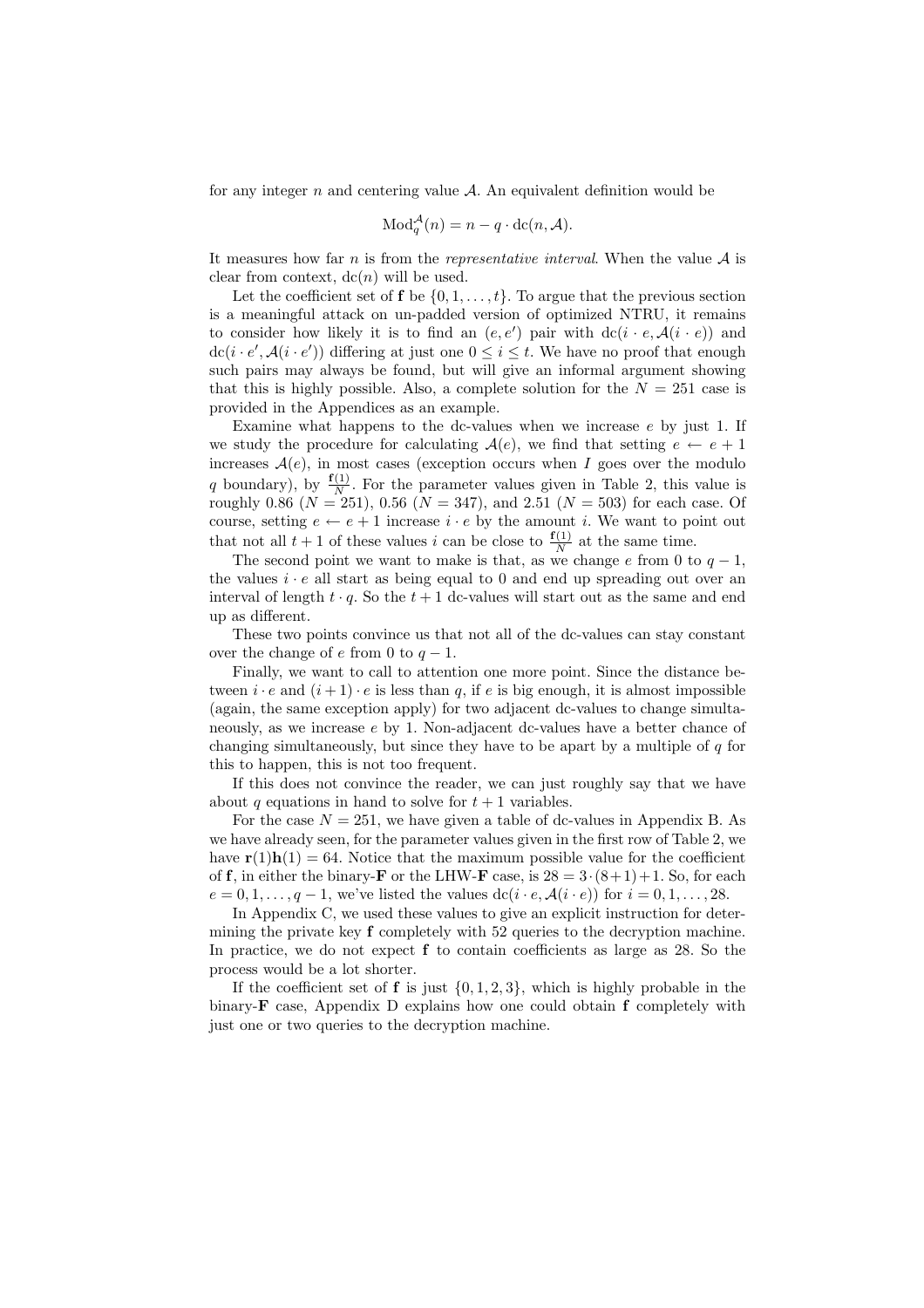# 5 Bypassing wrapping (using  $p_q$ )

In this section, we assume the private key is given by a binary- $\mathbf{F}(\text{Section 2.2}).$ We present a chosen-ciphertext attack which makes one query to the decryption machine and recovers the private key completely.

Let us denote the modulo q inverse of **p** by  $\mathbf{p}_q$ , so that

$$
\mathbf{p}_q * \mathbf{p} \equiv 1 \pmod{q}.
$$

If  $q = 2^k$ , we may specifically set

$$
\mathbf{p}_q = \sum_{i=1}^k (-2)^{i-1} x^{N-i} \pmod{q}.
$$
 (10)

#### 5.1 Simple case

If we insert  $\mathbf{p}_q$  into the decryption machine, it will calculate

$$
\mathbf{a} = \text{Mod}_q^{\mathcal{A}(\mathbf{p}_q)}(\mathbf{f} * \mathbf{p}_q)
$$
  
= 
$$
\text{Mod}_q^{\mathcal{A}}((1 + \mathbf{p} * \mathbf{F}) * \mathbf{p}_q)
$$
  
= 
$$
\text{Mod}_q^{\mathcal{A}}(\mathbf{p}_q + \mathbf{F}).
$$

Since all the coefficients of  $\bf{F}$  are either 0 or 1, with high probability, we will have

$$
\mathbf{a} = \text{Mod}_q^{\mathcal{A}}(\mathbf{p}_q) + \mathbf{F}.\tag{11}
$$

Assume for the moment that this is true. Then, we have

$$
\text{Mod}_{\mathbf{p}}(\mathbf{a}) - \text{Mod}_q^{\mathcal{A}}(\mathbf{p}_q) \equiv \mathbf{a} - \text{Mod}_q^{\mathcal{A}}(\mathbf{p}_q) \equiv \mathbf{F} \pmod{\mathbf{p}}.
$$

Notice that the first term on the left is the output of the decryption machine, and that the second term on the left may readily be computed. Hence we may obtain

$$
\text{Mod}_{\mathbf{p}}\left(\text{Mod}_{\mathbf{p}}(\mathbf{a}) - \text{Mod}_{q}^{\mathcal{A}}(\mathbf{p}_{q})\right) = \text{Mod}_{\mathbf{p}}(\mathbf{F}) = \mathbf{F}.
$$

The second equality holds, since  $\bf{F}$  is a binary polynomial. We have obtained the private key  $f = 1 + p * F$  with just one query.

Remark 5. This attack obviously relies on the form of the private key  $f = 1 +$ p ∗ F. Hence this attack may not be applied to the original NTRU scheme.

It remains to justify equation (11). For parameters given in Table 2, we have calculated various values.

|              | N $\mathbf{f}(1) \mathbf{f}_q(1) \mathbf{r}(1) \mathbf{h}(1) \mathbf{p}_q(1) I(\mathbf{p}_q) \mathcal{A}(\mathbf{p}_q)$ |  |                |
|--------------|-------------------------------------------------------------------------------------------------------------------------|--|----------------|
|              | 251 217 105 64 43 107 154.47                                                                                            |  |                |
| 347 193 65   | 64                                                                                                                      |  | 43 235 226.43  |
| 503 1261 229 | 242                                                                                                                     |  | 171 185 718.28 |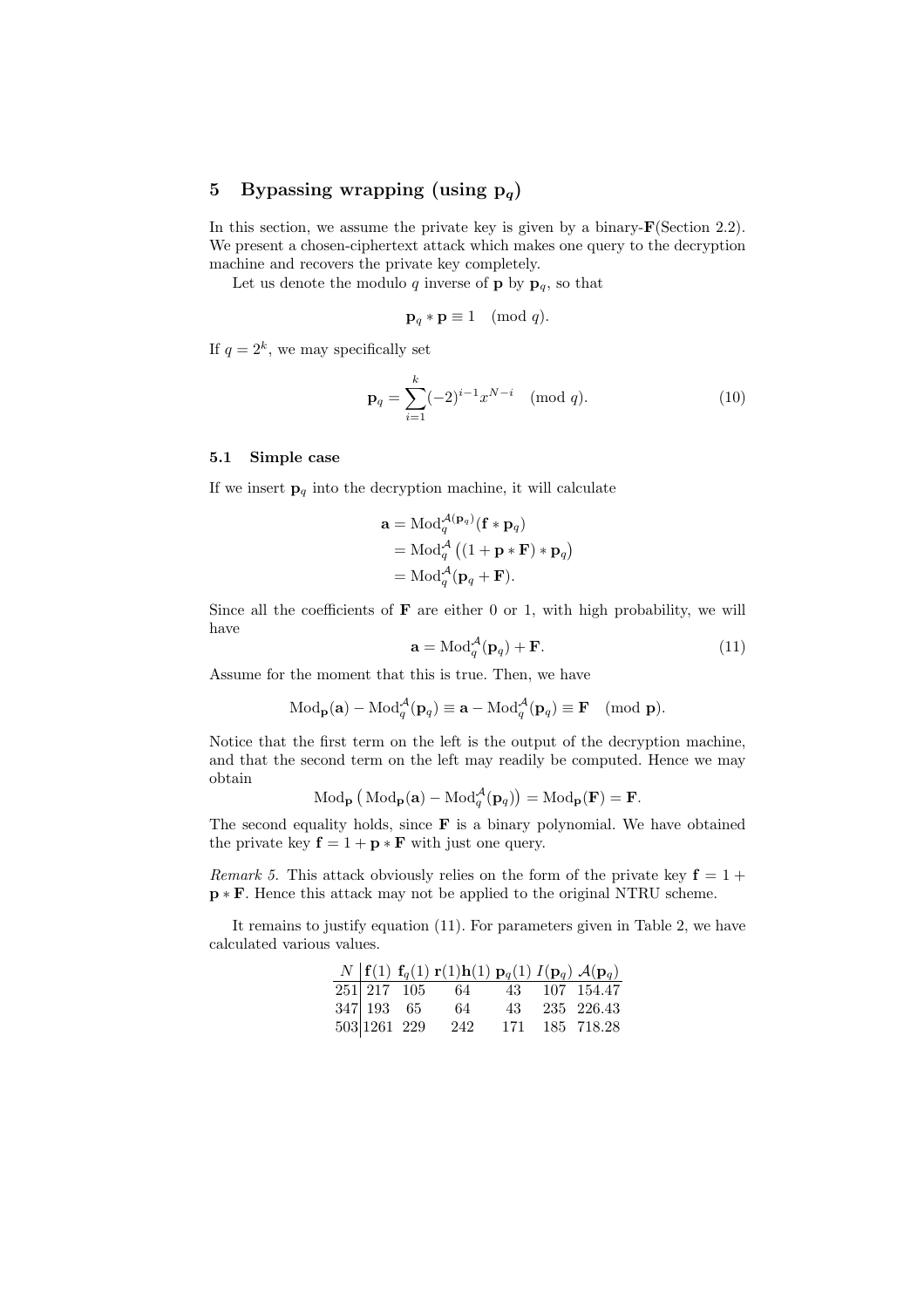Some of these values are defined only up to modulo  $q$ . Now, using equation (10) and this table, we list all coefficients (including the one corresponding to zero) of  $\text{Mod}_q^{\mathcal{A}}$  $q^{\mathcal{A}}(\mathbf{p}_q)$  in the following table. We've also written down the lower and upper boundaries (LB,UB) of the representative interval. Last column contains the distance between UB and the coefficient maximum.

| $N$ LB |                                                           |  | UB headroom |  |  |  |     |      |
|--------|-----------------------------------------------------------|--|-------------|--|--|--|-----|------|
|        | $\overline{251}$ 91 129, 126, 132, 120, 144, 96, 192, 128 |  |             |  |  |  | 218 | -26- |
|        | 347 163 257, 254, 260, 248, 272, 224, 192, 256            |  |             |  |  |  | 290 | 18   |
|        | 503 591 769, 766, 772, 760, 784, 736, 832, 640, 768 846   |  |             |  |  |  |     | 14   |

So at least, for the parameter values given in Table 2, equation (11) is always satisfied.

#### 5.2 Wrapping case

Assumption of the previous subsection, namely, equation (11), fails if and only if

1. some coefficient c of  $Mod_q^{\mathcal{A}(p_q)}(p_q)$  satisfies  $c \leq \mathcal{A}(p_q) + \frac{q}{2} < c + 1$ ,

2. and the corresponding coefficient of  $\bf{F}$  is equal to 1.

Since we know the exact polynomial  $\text{Mod}_q^{\mathcal{A}}$  $q^{\mathcal{A}}(\mathbf{p}_q)$ , we know which coefficients satisfy the first of the above conditions. Suppose some coefficient  $c_i$  of the  $x^i$ term in  $\text{Mod}_q^{\mathcal{A}}$  $q^{\mathcal{A}}(\mathbf{p}_q)$  satisfies both conditions. Suppose further, for the moment, that such a coefficient is unique. Then

$$
\mathbf{a} = \text{Mod}_q^{\mathcal{A}}(\mathbf{p}_q + \mathbf{F})
$$
  
= 
$$
\text{Mod}_q^{\mathcal{A}}(\mathbf{p}_q) - qx^i + \mathbf{F}.
$$

And the output of the decryption machine satisfies

$$
\text{Mod}_{\mathbf{p}}(\mathbf{a}) \equiv \text{Mod}_q^{\mathcal{A}}(\mathbf{p}_q) - qx^i + \mathbf{F} \pmod{\mathbf{p}}.
$$

As before, we may obtain the private key by computing

$$
\text{Mod}_{\mathbf{p}}\left(\text{Mod}_{\mathbf{p}}(\mathbf{a}) - \text{Mod}_{q}^{\mathcal{A}}(\mathbf{p}_{q}) + qx^{i}\right) = \text{Mod}_{\mathbf{p}}(\mathbf{F}) = \mathbf{F}.
$$

In conclusion, if  $\mathbf{p}_q$  contains t-many coefficients satisfying the above condition 1, with just one query to the decryption machine, we may find  $2<sup>t</sup>$  candidates for **F**, one of which corresponds to the true private key  $f = 1 + p * F$ .

Remark 6. If  $q = 2^k$ , we know from equation (10) that all of the coefficients of  $\mathbf{p}_q$  are distinct modulo q. (Read next remark to see why this isn't strictly true.) Hence there can be at most one coefficient satisfying the first of the above two conditions.

*Remark 7.* In the  $q = 2^k$  case, if it happens that some coefficient  $c \equiv 0 \pmod{q}$ satisfies the first condition, application of this method is not feasible. But with some modifications we could use  $-\mathbf{p}_q$  or even  $2\mathbf{p}_q$  in a similar attack.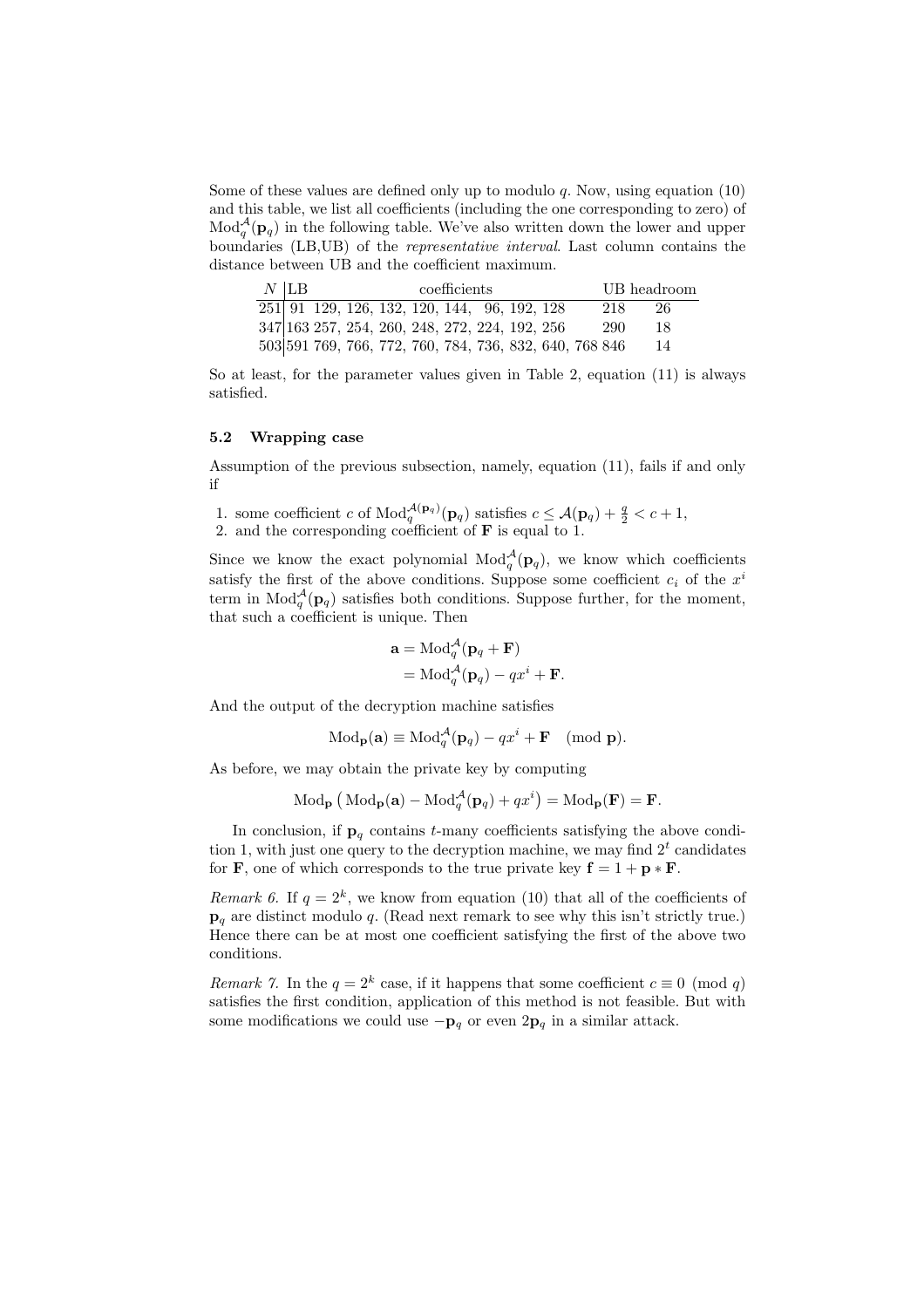### 6 Uniform wrapping (using the public key h)

This section contains the simplest, and perhaps, the strongest of our attacks on un-padded NTRU. Using just one query to the decryption machine, we shall obtain completely, the binary polynomial g used in defining the public key, with probability  $(q-1)/q$ . Since the public key is given by  $\mathbf{h} = \mathbf{p} * \mathbf{f}_q * \mathbf{g}$ , this is (almost) equivalent to having obtained the private key f.

As before, let  $\mathbf{p}_q$  be the modulo q inverse of **p**. We run  $\mathbf{e} = \mathbf{p}_q * \mathbf{h}$  through the decryption machine. The output of the machine will be

$$
\text{Mod}_{\mathbf{p}} \text{Mod}_{q}^{\mathcal{A}}(\mathbf{f} * \mathbf{e}) = \text{Mod}_{\mathbf{p}} \text{Mod}_{q}^{\mathcal{A}}(\mathbf{f} * \mathbf{p}_{q} * \mathbf{p} * \mathbf{f}_{q} * \mathbf{g})
$$

$$
= \text{Mod}_{\mathbf{p}} \text{Mod}_{q}^{\mathcal{A}}(\mathbf{g}).
$$

Recall the notation (9). With probability  $(q-1)/q$ , we can expect to have dc(0) =  $dc(1)$ . For the parameter values of Table 2, we may easily check that they are equal.

|                                           |      | $N   I(\mathbf{p}_q * \mathbf{h}) \mathcal{A}(\mathbf{p}_q * \mathbf{h})$ LB UB dc(0) dc(1) |  |      |
|-------------------------------------------|------|---------------------------------------------------------------------------------------------|--|------|
| 251                                       |      | 72 124.21 61 188 -1 -1                                                                      |  |      |
| $\begin{array}{c} 347 \\ 503 \end{array}$ | -173 | $191.95$ $128.255$ $-1$ $-1$                                                                |  |      |
|                                           | -149 | $628.03$ $501\,756$ -2                                                                      |  | $-2$ |

Assume  $dc(0) = dc(1)$  and let d denote this common value. Set

$$
S(x) = 1 + x + \dots + x^{N-1}.
$$

Then, we may write

$$
Mod_q^{\mathcal{A}}(\mathbf{g}) = \mathbf{g} - d \cdot q \cdot S(x).
$$

Hence

$$
\text{Mod}_{\mathbf{p}}\left(\text{Mod}_{q}^{\mathcal{A}}(\mathbf{f} * \mathbf{e})\right) + d \cdot q \cdot S(x) \equiv \text{Mod}_{q}^{\mathcal{A}}(\mathbf{g}) + d \cdot q \cdot S(x) \equiv \mathbf{g} \pmod{\mathbf{p}}
$$

and we may obtain

$$
\text{Mod}_{\mathbf{p}}\left(\text{Mod}_{\mathbf{p}}^{\mathcal{A}}(\mathbf{f}*\mathbf{e})\right) + d \cdot q \cdot S(x)\right) = \mathbf{g}
$$

from just one query to the decryption machine. The value

$$
\mathbf{f} * \mathbf{h} \equiv \mathbf{f} * \mathbf{p} * \mathbf{f}_q * \mathbf{g} \equiv \mathbf{p} * \mathbf{g} \pmod{q}
$$

is in our hands. Now, if  **is invertible modulo**  $q$ **, or equivalently, if**  $**g**$  **is invertible** modulo q, we can obtain **f** modulo q. We know the form of **f**, so can find **f** exactly. Furthermore, the random binary polynomial g is invertible with a very high probability. Even if it is not, we still have the possibility of using a pseudo inverse of h to obtain f.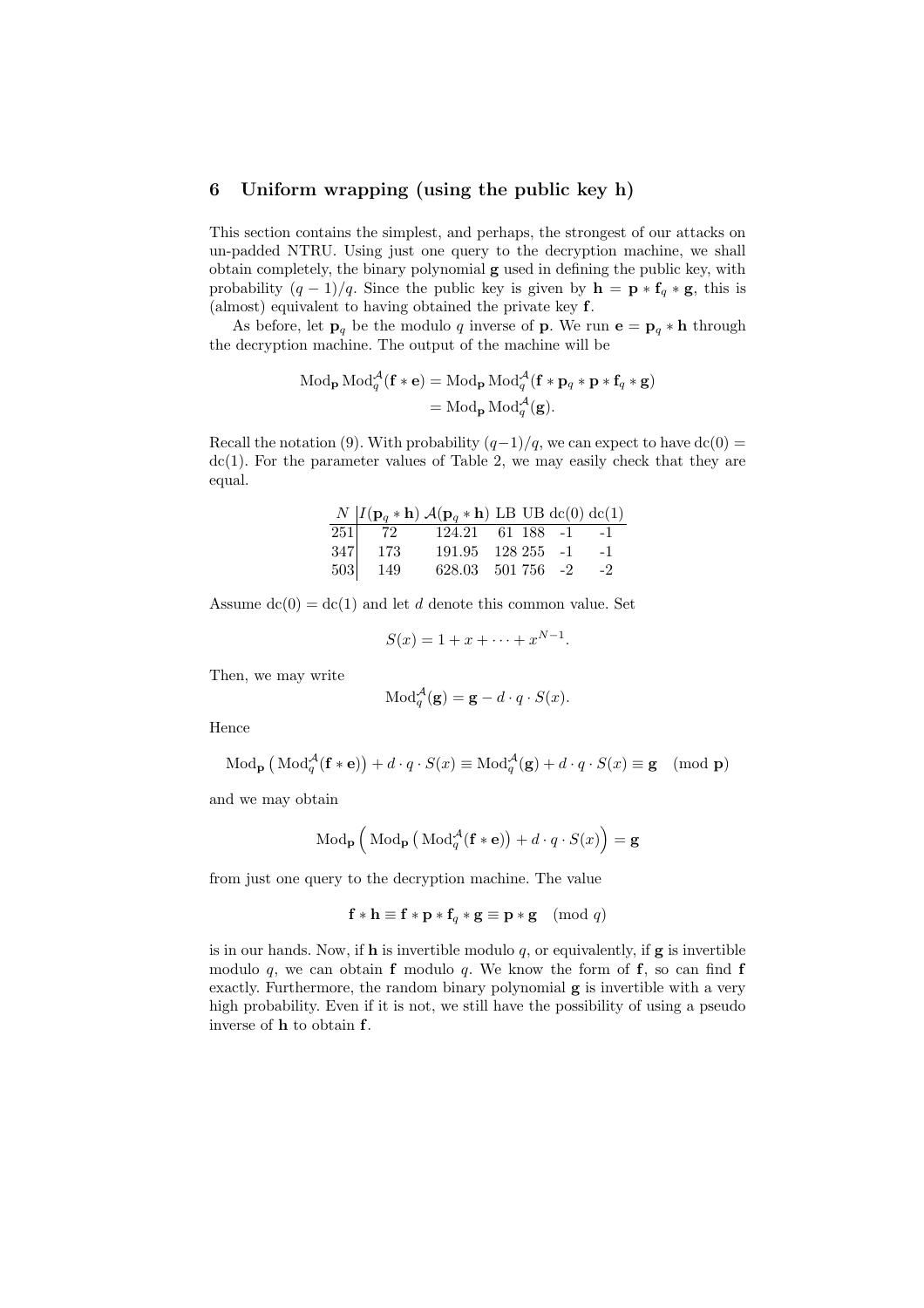Remark 8. Arguments of this section cannot be applied to the original NTRU scheme. Fundamentally, this approach is only possible because in the optimized version of NTRU, we have  $f_{\text{p}} = 1$  and hence the process of multiplying  $f_{\text{p}}$ to a, present in the original scheme, is no longer carried out. Simplifying the decryption process has opened up a new weakness in NTRU.

Remark 9. In the case dc(0)  $\neq$  dc(1), we may use  $-p_q * h$  in a similar attack. Again, we have about  $1/q$  chance of encountering the same problem.

*Remark 10.* Suppose  $\text{dc}(0) \neq \text{dc}(1)$ , or equivalently,  $\text{dc}(0) + 1 = \text{dc}(1)$ . We may write  $\mathbf{g} = 0 \cdot \mathbf{g}_0 + 1 \cdot \mathbf{g}_1$  with  $S(x) = \mathbf{g}_0 + \mathbf{g}_1$ . Then

$$
\begin{aligned} \text{Mod}_{\mathbf{p}}\big(\text{Mod}_{q}^{\mathcal{A}}(\mathbf{g})\big) + q \cdot \text{dc}(0) \cdot S(x) \\ &= \mathbf{g} - q \cdot \text{dc}(0) \cdot \mathbf{g}_{0} - q \cdot \text{dc}(1) \cdot \mathbf{g}_{1} + q \cdot \text{dc}(0) \cdot (\mathbf{g}_{0} + \mathbf{g}_{1}) \pmod{\mathbf{p}} \\ &= 0 \cdot \mathbf{g}_{0} + (1 - q) \cdot \mathbf{g}_{1} \\ &= (1 - q) \cdot (0 \cdot \mathbf{g}_{0} + 1 \cdot \mathbf{g}_{1}) = (1 - q) \cdot \mathbf{g}. \end{aligned}
$$

Hence, if  $1 - q$  is invertible modulo **p** in  $\mathcal{R}$ , we may find **g**. This is true for the values  $N = 251$  with  $q = 128$  and  $N = 347$  with  $q = 128$ .

### 7 Conclusion

We've seen four chosen-ciphertext attacks applicable to un-padded versions of NTRU cryptosystem.

The first of these, given in Section 3, is an improvement to previous reaction attacks. It applies to the most general NTRU cryptosystem and uses less than 2N queries to the decryption oracle.

The approaches of the next three sections apply to optimized versions of NTRU. In Section 4, we pre-compute wrappings to be expected in the decryption process and use differences of these wrappings to recover the private key. A very small number of queries to the decryption oracle was needed. Other two approaches presented here, given in Section 5 and Section 6, uses just one query to the decryption machine to recover the private key completely, under realistic parameter values. These three methods depend on the private key being of the form  $f = 1+p*F$ . None of these three attacks on optimized NTRU are applicable to the original NTRU cryptosystem. By giving special forms for the private key, the key generation and decryption processes of NTRU cryptosystem became simpler. But at the same time, it has opened new ways of recovering the private key.

The number of decryption oracle use needed in approaches of this paper is small enough to be realistic. Hence NTRU should never be used without some form of padding, protecting it from chosen ciphertext attacks.

However, we believe any reasonable padding scheme will provide the optimized NTRU cryptosystem protection from our attacks. Of course, with explicit hash functions chosen to be used in the padding schemes, the story could be different. This part still remains to be considered.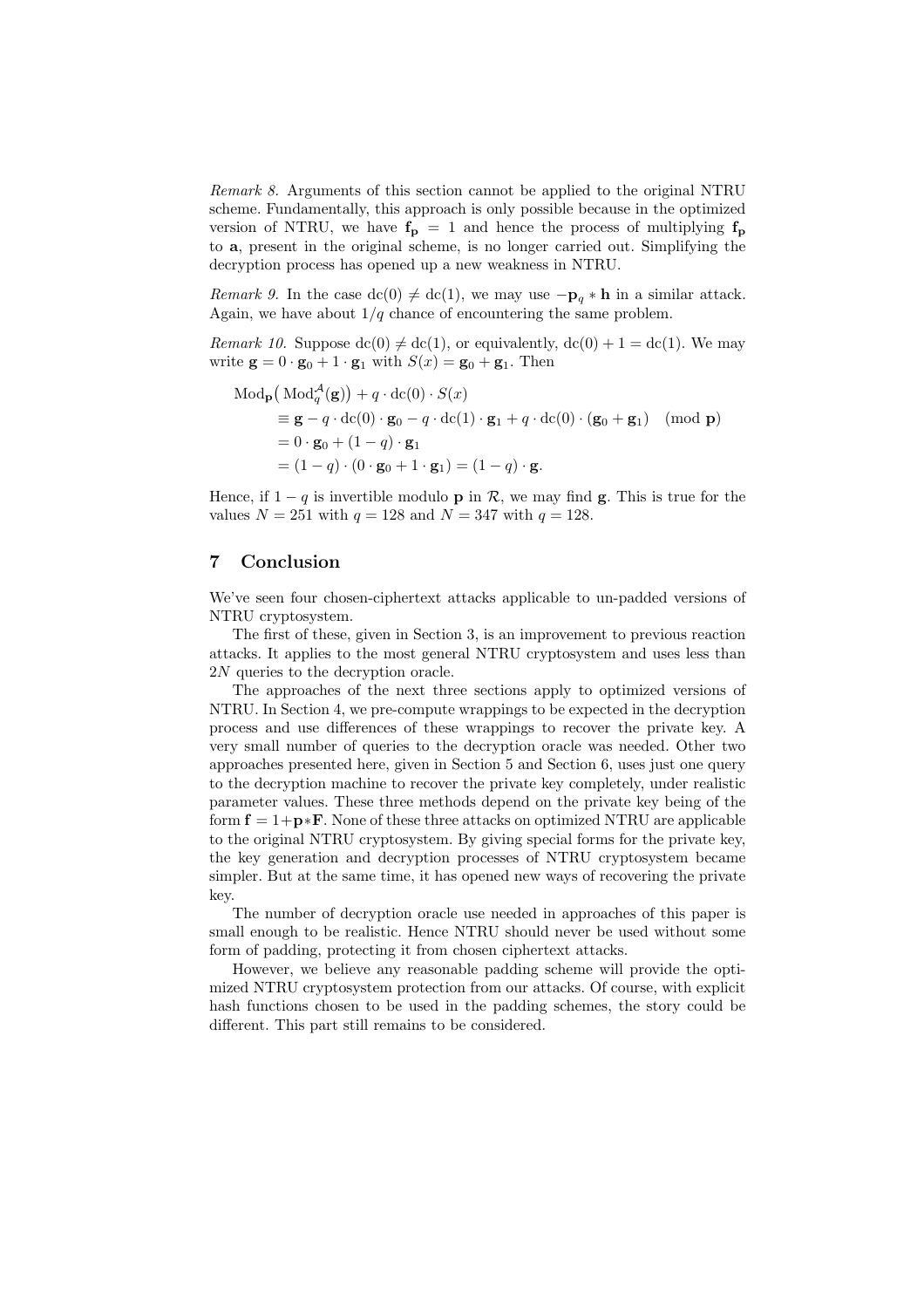### References

- 1. Consortium for Efficient Embedded Security, Efficient embedded security standards #1: Implementation aspects of NTRUEncrypt and NTRUSign. Draft version 5. Available from http://www.ceesstandards.org.
- 2. Jeffrey Hoffstein, Jill Pipher, and Joseph H. Silverman, NTRU: A ring-based public key cryptosystem. In Proc. of ANTS III, LNCS 1423. Springer-Verlag, 1998.
- 3. Jeffrey Hoffstein and Joseph Silverman, Optimizations for NTRU. In Public-Key Cryptogrphy and Computational Number Theory. DeGruyter, 2002. Available from [9].
- 4. Jeffrey Hoffstein and Joseph H. Silverman, Reaction attacks against the NTRU public key cryptosystem. Techinal report #015, NTRU Cryptosystems. Available from [9].
- 5. Jeffrey Hoffstein and Joseph H. Silverman, Protecting NTRU Against Chosen Ciphertext and Reaction Attacks, Technical Report #016, NTRU Cryptosystems. Available from [9].
- 6. IEEE Standard P1363.1/D4, Standard specifications for public key cryptography : Techniques based on hard problems over lattices, IEEE. Available from http://grouper.ieee.org/group/1363.
- 7. Éliane Jaulmes and Antoine Joux, A chosen-ciphertext attack against NTRU. Advances in Cryptology - CRYPTO 2000, LNCS 1880. Springer-Verlag, 2000.
- 8. Phong Q. Nguyen and David Pointcheval, Analysis and improvements of NTRU encryption paddings. Advances in Cryptology - CRYPTO 2002, LNCS 2442. Springer-Verlag, 2002.
- 9. NTRU Cryptosystems, Technical reports. Available from http://www.ntru.com.
- 10. NTRU Cryptosystems, The NTRU public key cryptosystem A tutorial. Available from http://www.ntru.com.

# A Adaptive use of wrapping - Example

We give an example of the approach given in Section 3. Let the parameters and private key be as follows.

$$
(N, \mathbf{p}, q) = (11, 3, 32), \quad \mathbf{f} = -1 + x + x^2 - x^4 + x^6 + x^9 - x^{10}.
$$

We referred to [10] for the above NTRU parameter. Other parameters like **g** or h will not be needed.

We first try the ciphertext

$$
\mathbf{e} = -1 - \left(\frac{q}{2} - 1\right)x = -1 - 15x.
$$

With this, the intermediate polynomial  $\mathbf{a} = \mathbf{f} * \mathbf{e}$  will be

$$
a = \langle 16, 14, -16, -15, 1, 15, -1, -15, 0, -1, -14 \rangle
$$

We have written down just the coefficients of **a** for ease of writing. Since  $a_2 =$  $-16 \leq \frac{q}{2}$  $\frac{q}{2}$ , we will observe a *wrapping*. Thus, we know that, among the coefficients  $f_i$  of f, there exist a t such that  $(f_t, f_{t-1}) = (1, 1)$ . In this case, the real value of t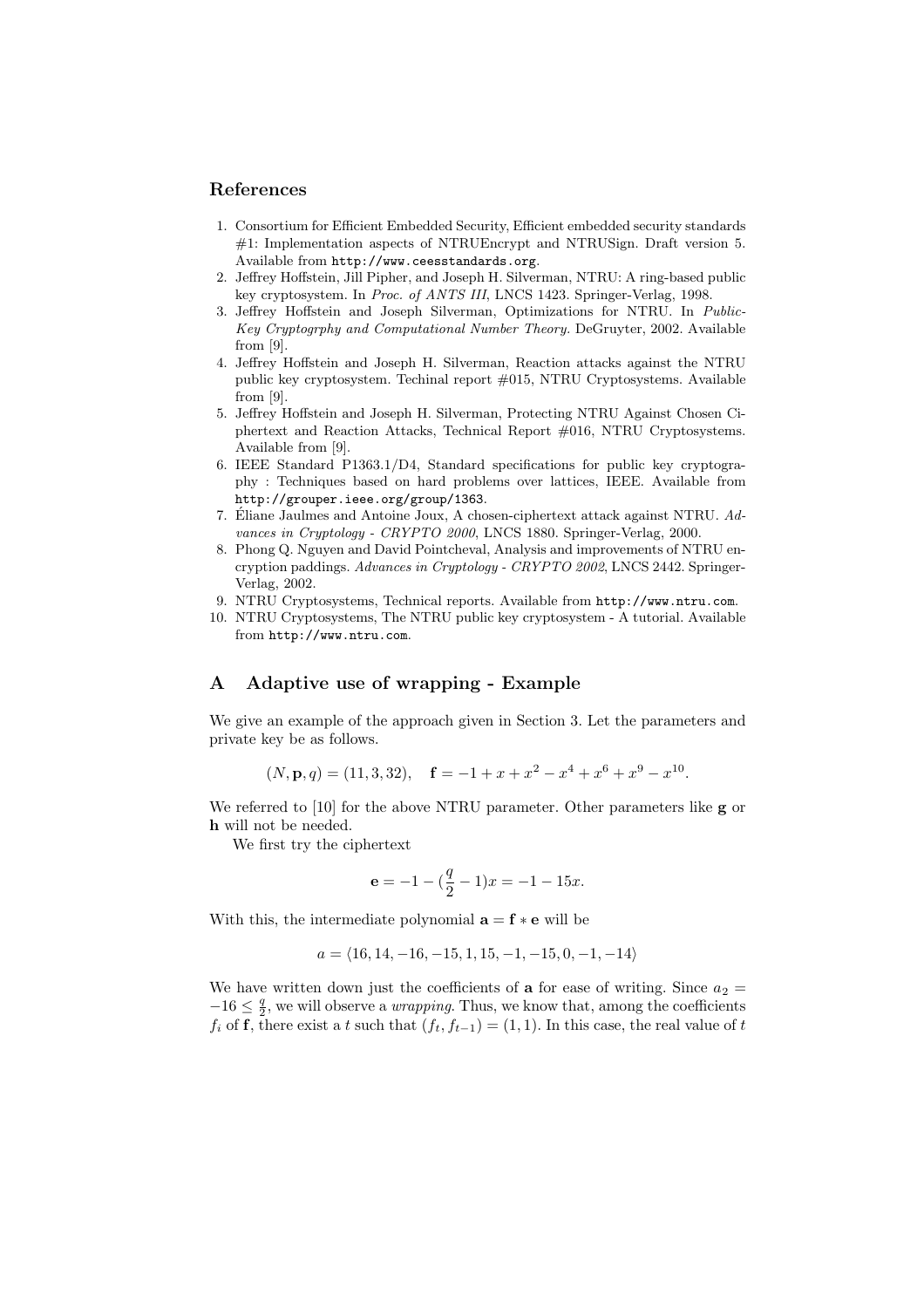is 2, but we don't have access to this information. Anyway, we set a polynomial  $f' = \langle 1, 1 \rangle$  to be a candidate polynomial for the private key.

Next, we try the ciphertext

$$
\mathbf{e} = -1 - x - \left(\frac{q}{2} - 2\right)x = \langle -1, -1, -14 \rangle
$$

Then,

$$
\mathbf{a} = \mathbf{f} * \mathbf{e} = \langle -12, 14, 12, -15, -13, 1, 13, -1, -14, -1 \rangle.
$$

This will not cause a *wrapping*, which implies that there is no  $t$  such that  $\langle f_t, f_{t-1}, f_{t-2} \rangle$  is equal to  $\langle 1, 1, 1 \rangle$ . We next try the ciphertext

$$
\mathbf{e} = -1 - x + (q/2 - 2)x = \langle -1, -1, 14 \rangle.
$$

Then, we have

$$
\mathbf{a} = \langle 16, -14, -16, 13, 15, 1, -15, -1, 14, -1 \rangle.
$$

This causes a wrapping to occur, which is due to  $(f_2, f_1, f_0)$  being equal to  $(1, 1, -1)$ . Although we don't have access to the exact value of **a**, we know from the existence of wrapping that there is a t such that  $(f_t, f_{t-1}, f_{t-2}) = (1, 1, -1)$ . We now set  $f' = \langle 1, 1, -1 \rangle$  as a candidate for the private key.

| step           | testing ciphertext <b>e</b>             | wrapping | candidate polynomial                   |
|----------------|-----------------------------------------|----------|----------------------------------------|
| 1              | $(-1, -15)$                             | Yes      | (1, 1)                                 |
| $\overline{2}$ | $(-1, -1, -14)$                         | No       |                                        |
| 3              | $(-1, -1, 14)$                          | Yes      | $(1, 1, -1)$                           |
| $\overline{4}$ | $(-1, -1, 1, -13)$                      | No       |                                        |
| 5              | $(-1, -1, 1, 13)$                       | Yes      | $(1, 1, -1, -1)$                       |
| 6              | $\overline{(-1,-1,1,1,-12)}$            | Yes      | $(1, 1, -1, -1, 1)$                    |
| $\overline{7}$ | $(-1, -1, 1, 1, -1, -11)$               | No       |                                        |
| 8              | $(-1, -1, 1, 1, -1, 11)$                | No       | $(1, 1, -1, -1, 1, 0)$                 |
| 9              | $(1, 1, -1, -1, 1, 0, -11)$             | No       |                                        |
| 10             | $(1, 1, -1, -1, 1, 0, 11)$              | No       | $(1, 1, -1, -1, 1, 0, 0)$              |
| 11             | $(1, 1, -1, -1, 1, 0, 0, -11)$          | Yes      | $(1, 1, -1, -1, 1, 0, 0, 1)$           |
| 12             | $(1, 1, -1, -1, 1, 0, 0, 1, -10)$       | No       |                                        |
| 13             | $(1, 1, -1, -1, 1, 0, 0, 1, 10)$        | No       | $(1, 1, -1, -1, 1, 0, 0, 1, 0)$        |
| 14             | $(1, 1, -1, -1, 1, 0, 0, 1, 0, -10)$    | No       |                                        |
| 15             | $(1, 1, -1, -1, 1, 0, 0, 1, 0, 10)$     | Yes      | $(1, 1, -1, -1, 1, 0, 0, 1, 0, -1)$    |
| 16             | $(1, 1, -1, -1, 1, 0, 0, 1, 0, -1, -9)$ | No       |                                        |
| 17             | $(1, 1, -1, -1, 1, 0, 0, 1, 0, -1, 9)$  | No       | $(1, 1, -1, -1, 1, 0, 0, 1, 0, -1, 0)$ |
|                | reverse candidate polynomial            |          | $(0, -1, 0, 1, 0, 0, 1, -1, -1, 1, 1)$ |
|                |                                         |          |                                        |

Table 3. Process of recovering the private key

In this way, we construct ciphertexts from the candidate polynomial and try them step by step to recover the whole coefficients of the private key. Table 3 shows a summary of this process.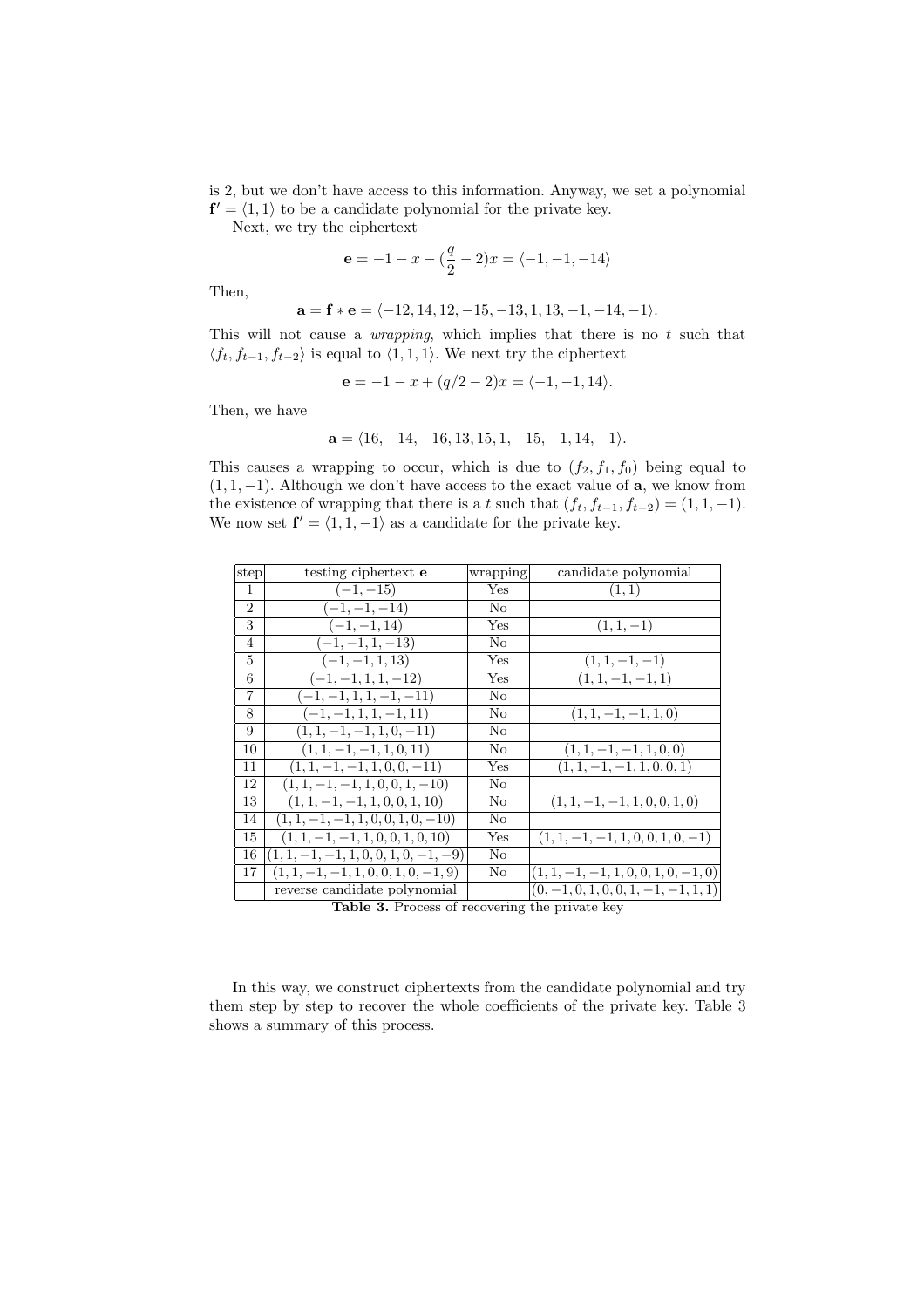When we reach step 17 of Table 3, we reverse the candidate polynomial  $f'$ . That is, we set

$$
f_i' = f_{N-i-1}' \quad \text{for } 0 \le i \le N-1.
$$

Then, we get the polynomial

$$
\mathbf{f} * x^8 = \langle 0, -1, 0, 1, 0, 0, 1, -1, -1, 1, 1 \rangle,
$$

which may be used in place of the real  $f$  to decrypt any given ciphertext.

## B dc-value list - Example

We have used  $N = 251$ ,  $q = 128$ , and  $d_F = d_q = d_r = 72$  in the following. We list  $\mathcal{A}(i\cdot e)$  and values  $dc(i\cdot e, \mathcal{A}(i\cdot e))$  for each  $i = 0, 1, \ldots, 28$  and  $e = 0, 1, \ldots, q-1$ .

```
N = 251, q = 128, r(1)h(1) = 64e A(e) 0 1 2 3 4 5 6 7 8 9 10 11 12 13 14 15 16 17 18 19 20 21 22 23 24 25 26 27 28
0, 117.29, -1 -1 -1 -1 -1 -1 -1 -1 -1 -1 -1 -1 -1 -1 -1 -1 -1 -1 -1 -1 -1 -1 -1 -1 -1 -1 -1 -1 -1
1, 118.16, -1 -1 -1 -1 -1 -1 -1 -1 -1 -1 -1 -1 -1 -1 -1 -1 -1 -1 -1 -1 -1 -1 -1 -1 -1 -1 -1 -1 -1
2, 119.02, -1 -1 -1 -1 -1 -1 -1 -1 -1 -1 -1 -1 -1 -1 -1 -1 -1 -1 -1 -1 -1 -1 -1 -1 -1 -1 -1 -1 0
3, 119.88, -1 -1 -1 -1 -1 -1 -1 -1 -1 -1 -1 -1 -1 -1 -1 -1 -1 -1 -1 0 0 0 0 0 0 0 0 0 0
4, 120.75, -1 -1 -1 -1 -1 -1 -1 -1 -1 -1 -1 -1 -1 -1 -1 0 0 0 0 0 0 0 0 0 0 0 0 0 0
5, 121.61, -1 -1 -1 -1 -1 -1 -1 -1 -1 -1 -1 -1 0 0 0 0 0 0 0 0 0 0 0 0 0 0 0 0 0
6, 122.48, -1 -1 -1 -1 -1 -1 -1 -1 -1 -1 0 0 0 0 0 0 0 0 0 0 0 0 0 0 0 0 0 0 0
7, 123.34, -1 -1 -1 -1 -1 -1 -1 -1 -1 0 0 0 0 0 0 0 0 0 0 0 0 0 0 0 0 0 0 1 1
8, 124.21, -1 -1 -1 -1 -1 -1 -1 -1 0 0 0 0 0 0 0 0 0 0 0 0 0 0 0 0 1 1 1 1 1
9, 125.07, -1 -1 -1 -1 -1 -1 -1 0 0 0 0 0 0 0 0 0 0 0 0 0 0 0 1 1 1 1 1 1 1
10, 125.94, -1 -1 -1 -1 -1 -1 -1 0 0 0 0 0 0 0 0 0 0 0 0 1 1 1 1 1 1 1 1 1 1
11, 126.80, -1 -1 -1 -1 -1 -1 0 0 0 0 0 0 0 0 0 0 0 0 1 1 1 1 1 1 1 1 1 1 1
12, 127.67, -1 -1 -1 -1 -1 -1 0 0 0 0 0 0 0 0 0 0 1 1 1 1 1 1 1 1 1 1 1 2 2
13, 128.53, -1 -1 -1 -1 -1 0 0 0 0 0 0 0 0 0 0 1 1 1 1 1 1 1 1 1 1 2 2 2 2
14, 129.39, -1 -1 -1 -1 -1 0 0 0 0 0 0 0 0 0 1 1 1 1 1 1 1 1 1 2 2 2 2 2 2
15, 130.26, -1 -1 -1 -1 -1 0 0 0 0 0 0 0 0 1 1 1 1 1 1 1 1 1 2 2 2 2 2 2 2
16, 131.12, -1 -1 -1 -1 -1 0 0 0 0 0 0 0 0 1 1 1 1 1 1 1 1 2 2 2 2 2 2 2 2
17, 131.99, -1 -1 -1 -1 0 0 0 0 0 0 0 0 1 1 1 1 1 1 1 1 2 2 2 2 2 2 2 3 3
18, 132.85, -1 -1 -1 -1 0 0 0 0 0 0 0 1 1 1 1 1 1 1 1 2 2 2 2 2 2 2 3 3 3
19, 133.72, -1 -1 -1 -1 0 0 0 0 0 0 0 1 1 1 1 1 1 1 2 2 2 2 2 2 3 3 3 3 3
20, 134.58, -1 -1 -1 -1 0 0 0 0 0 0 1 1 1 1 1 1 1 2 2 2 2 2 2 3 3 3 3 3 3
21, 135.45, -1 -1 -1 -1 0 0 0 0 0 0 1 1 1 1 1 1 2 2 2 2 2 2 3 3 3 3 3 3 4
22, 136.31, -1 -1 -1 -1 0 0 0 0 0 0 1 1 1 1 1 2 2 2 2 2 2 3 3 3 3 3 3 4 4
23, 137.18, -1 -1 -1 -1 0 0 0 0 0 1 1 1 1 1 1 2 2 2 2 2 3 3 3 3 3 3 4 4 4
24, 138.04, -1 -1 -1 -1 0 0 0 0 0 1 1 1 1 1 2 2 2 2 2 2 3 3 3 3 3 4 4 4 4
25, 138.90, -1 -1 -1 0 0 0 0 0 0 1 1 1 1 1 2 2 2 2 2 3 3 3 3 3 4 4 4 4 4
26, 139.77, -1 -1 -1 0 0 0 0 0 1 1 1 1 1 2 2 2 2 2 3 3 3 3 3 4 4 4 4 4 5
27, 140.63, -1 -1 -1 0 0 0 0 0 1 1 1 1 1 2 2 2 2 2 3 3 3 3 4 4 4 4 4 5 5
28, 141.50, -1 -1 -1 0 0 0 0 0 1 1 1 1 2 2 2 2 2 3 3 3 3 3 4 4 4 4 5 5 5
29, 142.36, -1 -1 -1 0 0 0 0 0 1 1 1 1 2 2 2 2 3 3 3 3 3 4 4 4 4 5 5 5 5
30, 143.23, -1 -1 -1 0 0 0 0 1 1 1 1 1 2 2 2 2 3 3 3 3 4 4 4 4 5 5 5 5 5
31, 144.09, -1 -1 -1 0 0 0 0 1 1 1 1 2 2 2 2 3 3 3 3 3 4 4 4 4 5 5 5 5 6
32, 144.96, -1 -1 -1 0 0 0 0 1 1 1 1 2 2 2 2 3 3 3 3 4 4 4 4 5 5 5 5 6 6
33, 145.82, -1 -1 -1 0 0 0 0 1 1 1 1 2 2 2 2 3 3 3 4 4 4 4 5 5 5 5 6 6 6
34, 146.69, -1 -1 -1 0 0 0 0 1 1 1 2 2 2 2 3 3 3 3 4 4 4 4 5 5 5 5 6 6 6
35, 147.55, -1 -1 -1 0 0 0 0 1 1 1 2 2 2 2 3 3 3 3 4 4 4 5 5 5 5 6 6 6 7
36, 148.41, -1 -1 -1 0 0 0 1 1 1 1 2 2 2 2 3 3 3 4 4 4 4 5 5 5 6 6 6 6 7
37, 149.28, -1 -1 -1 0 0 0 1 1 1 1 2 2 2 3 3 3 3 4 4 4 5 5 5 5 6 6 6 7 7
38, 150.14, -1 -1 -1 0 0 0 1 1 1 1 2 2 2 3 3 3 4 4 4 4 5 5 5 6 6 6 7 7 7
39, 151.01, -1 -1 -1 0 0 0 1 1 1 2 2 2 2 3 3 3 4 4 4 5 5 5 6 6 6 6 7 7 7
40, 151.87, -1 -1 -1 0 0 0 1 1 1 2 2 2 3 3 3 4 4 4 4 5 5 5 6 6 6 7 7 7 8
41, 152.74, -1 -1 -1 0 0 0 1 1 1 2 2 2 3 3 3 4 4 4 5 5 5 6 6 6 6 7 7 7 8
42, 153.60, -1 -1 -1 0 0 0 1 1 1 2 2 2 3 3 3 4 4 4 5 5 5 6 6 6 7 7 7 8 8
43, 154.47, -1 -1 -1 0 0 0 1 1 1 2 2 2 3 3 3 4 4 5 5 5 6 6 6 7 7 7 8 8 8
44, 155.33, -1 -1 -1 0 0 1 1 1 2 2 2 3 3 3 4 4 4 5 5 5 6 6 6 7 7 7 8 8 8
45, 156.20, -1 -1 -1 0 0 1 1 1 2 2 2 3 3 3 4 4 4 5 5 5 6 6 7 7 7 8 8 8 9
46, 157.06, -1 -1 -1 0 0 1 1 1 2 2 2 3 3 3 4 4 5 5 5 6 6 6 7 7 7 8 8 8 9
47, 157.92, -1 -1 0 0 0 1 1 1 2 2 2 3 3 4 4 4 5 5 5 6 6 6 7 7 8 8 8 9 9
48, 158.79, -1 -1 0 0 0 1 1 1 2 2 3 3 3 4 4 4 5 5 6 6 6 7 7 7 8 8 9 9 9
49, 159.65, -1 -1 0 0 0 1 1 1 2 2 3 3 3 4 4 4 5 5 6 6 6 7 7 8 8 8 9 9 9
50, 160.52, -1 -1 0 0 0 1 1 1 2 2 3 3 3 4 4 5 5 5 6 6 7 7 7 8 8 9 9 9 10
51, 161.38, -1 -1 0 0 0 1 1 2 2 2 3 3 4 4 4 5 5 6 6 6 7 7 8 8 8 9 9 9 10
52, 162.25, -1 -1 0 0 0 1 1 2 2 2 3 3 4 4 4 5 5 6 6 6 7 7 8 8 8 9 9 10 10
53, 163.11, -1 -1 0 0 0 1 1 2 2 2 3 3 4 4 5 5 5 6 6 7 7 7 8 8 9 9 9 10 10
54, 163.98, -1 -1 0 0 0 1 1 2 2 3 3 3 4 4 5 5 5 6 6 7 7 8 8 8 9 9 10 10 11
55, 164.84, -1 -1 0 0 0 1 1 2 2 3 3 3 4 4 5 5 6 6 6 7 7 8 8 9 9 9 10 10 11
56, 165.71, -1 -1 0 0 0 1 1 2 2 3 3 4 4 4 5 5 6 6 7 7 7 8 8 9 9 10 10 11 11
57, 166.57, -1 -1 0 0 0 1 1 2 2 3 3 4 4 4 5 5 6 6 7 7 8 8 8 9 9 10 10 11 11
```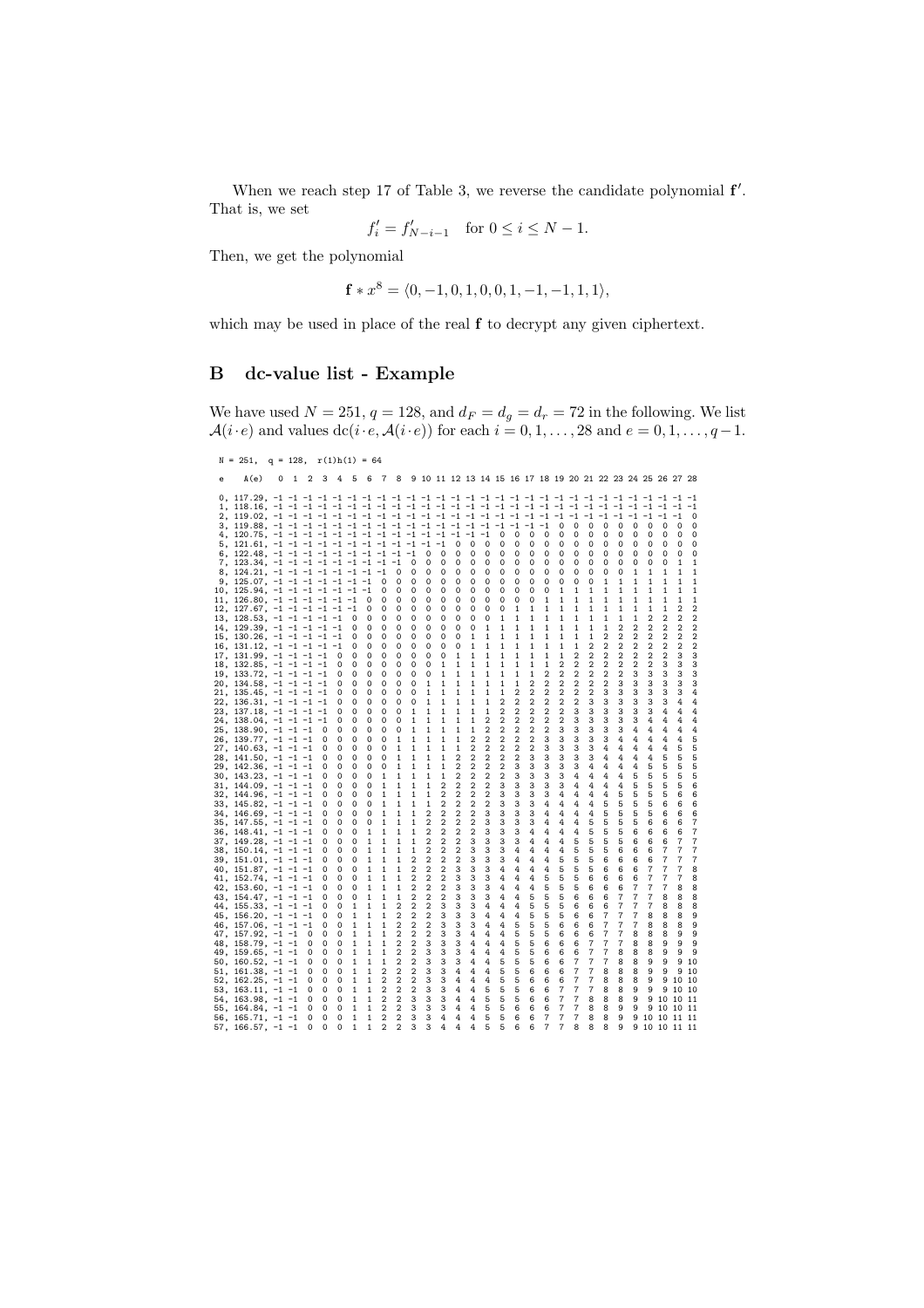|     | 58, 167.43, -1        |          |          | C | c              | 1              | 1              | 1              | 2              | 2              | 3              | 3 | 4                                                  |                | 5     | 5        | 5        | 6           | 6     | 7                    | 7        | 8                    | 8     | 9     | 9              |       | 10 10 10 11          |       | 11        |
|-----|-----------------------|----------|----------|---|----------------|----------------|----------------|----------------|----------------|----------------|----------------|---|----------------------------------------------------|----------------|-------|----------|----------|-------------|-------|----------------------|----------|----------------------|-------|-------|----------------|-------|----------------------|-------|-----------|
|     |                       |          |          |   |                |                |                |                |                |                |                |   |                                                    |                |       |          |          |             |       |                      |          |                      |       |       |                |       |                      |       |           |
|     | $59, 168.30, -1$      |          | $-1$     | 0 | 0              | 1              | 1              | 1              | $\overline{2}$ | 2              | 3              | 3 | 4                                                  | 4              | 5     | 5        | 6        | 6           | 7     | 7                    | 7        | 8                    | 8     | 9     | 9              |       | 10 10 11 11          |       | -12       |
|     | $60, 169.16, -1$      |          | $-1$     | 0 | 0              | 1              | 1              | 1              | $\overline{2}$ | $\overline{2}$ | 3              | 3 | 4                                                  | 4              | 5     | 5        | 6        | 6           | 7     | 7                    | 8        | 8                    | 9     | 9     | 9              | 10    | 10 11 11             |       | 12        |
|     | 61, 170.03, -1        |          | $-1$     | 0 | 0              | 1              | 1              | $\overline{2}$ | $\overline{2}$ | $\overline{2}$ | 3              | 3 | 4                                                  | 4              | 5     | 5        | 6        | 6           | 7     | 7                    | 8        | 8                    | 9     | 9     |                |       | 10 10 11 11 12       |       | 12        |
|     | $62, 170.89, -1$      |          | $-1$     | 0 | 0              | 1              | 1              | 2              | $\overline{2}$ | 3              | 3              | 4 | 4                                                  | 4              | 5     | 5        | 6        | 6           | 7     | 7                    | 8        | 8                    | 9     | 9     |                |       | 10 10 11 11 12       |       | 12        |
|     |                       |          | $-1$     |   |                |                |                |                |                |                |                |   |                                                    |                |       |          |          | 7           |       |                      |          |                      | 9     |       |                |       |                      |       |           |
|     | 63, 171.76, $-1$      |          |          | 0 | 0              |                | 1              | $\overline{c}$ | $\overline{2}$ | 3              | 3              | 4 | 4                                                  | 5              | 5     | 6        | 6        |             |       | 8                    | 8        | 9                    |       | 9     |                |       | 10 10 11 11 12       |       | 12        |
|     | 64, 172.62,           | $-1$     |          | 0 | 0              | 1              | 1              | $\overline{c}$ | $\overline{2}$ | 3              | 3              | 4 | 4                                                  | 5              | 5     | 6        | 6        | 7           |       | 8                    | 8        | 9                    | 9     | 10    |                |       | 10 11 11 12 12       |       | 13        |
|     | 65, 173.49,           | $-1$     | $-1$     | 0 | 0              | 1              | 1              | 2              | $\overline{2}$ | 3              | 3              | 4 | 4                                                  | 5              | 5     | 6        | 6        | 7           | 7     | 8                    | 8        | 9                    | 9     | 10    |                |       | 10 11 11 12 12       |       | 13        |
|     | 66, 174.35,           | $-1 -1$  |          | 0 | 0              | 1              | 1              | 2              | $\overline{2}$ | 3              | 3              | 4 | 4                                                  | 5              | 5     | 6        | 6        | 7           | 7     | 8                    | 8        | 9                    | 9     | 10    |                |       | 10 11 12 12 13       |       | -13       |
|     | 67, 175.22,           | $-1 -1$  |          | 0 | 0              | 1              | 1              | 2              | $\overline{2}$ | 3              | 3              | 4 | 4                                                  | 5              | 5     | 6        | 6        | 7           | 8     | 8                    | 9        | 9                    | 10    | 10    |                |       | 11 11 12 12 13       |       | 13        |
|     | 68, 176.08,           | $-1$     | $-1$     | 0 | 0              | 1              | 1              | 2              | $\overline{a}$ | 3              | 3              | 4 | 4                                                  | 5              | 6     | 6        | 7        | 7           | 8     | 8                    | 9        | 9                    | 10    | 10    |                | 11 11 | 12                   | 12    | 13<br>13  |
|     |                       |          |          |   |                |                |                |                | $\overline{a}$ | 3              |                |   |                                                    |                |       |          | 7        |             |       |                      |          | 9                    |       |       |                |       |                      |       |           |
|     | 69, 176.94,           | $-1$     | $-1$     | 0 | 0              | 1              | 1              | 2              |                |                | 3              | 4 | 5                                                  | 5              | 6     | 6        |          | 7           | 8     | 8                    | 9        |                      | 10    |       |                |       | 10 11 12 12 13 13    |       | 14        |
|     | 70, 177.81, -1        |          | $-1$     | 0 | O              | 1              | 1              | 2              | $\overline{2}$ | 3              | 4              | 4 | 5                                                  | 5              | 6     | 6        | 7        | 7           | 8     | 8                    | 9        | 10                   | 10    |       | 11 11 12 12    |       |                      | 13 13 | 14        |
|     | 71, 178.67, -1        |          | $-1$     | 0 | Ω              | 1              | 1              | 2              | $\overline{2}$ | 3              | 4              | 4 | 5                                                  | 5              | 6     | 6        | 7        | 7           | 8     | 9                    | 9        | 10                   |       |       | 10 11 11 12 12 |       |                      | 13 14 | 14        |
|     | 72, 179.54, -1        |          | $-1$     | 0 | 0              | 1              | 1              | 2              | 3              | 3              | 4              | 4 | 5                                                  | 5              | 6     | 6        | 7        | 8           | 8     | 9                    | 9        | 10                   |       |       |                |       | 10 11 12 12 13 13 14 |       | 14        |
|     | $73, 180.40, -1$      |          | $-1$     | 0 | 0              | 1              | 1              | 2              | 3              | 3              | 4              | 4 | 5                                                  | 5              | 6     | 7        | 7        | 8           | 8     | 9                    | 9        | 10                   |       |       |                |       | 11 11 12 12 13 13 14 |       | 15        |
|     | 74, 181.27, -1        |          | $-1$     | 0 | 0              | 1              | 1              | 2              | 3              | 3              | 4              | 4 | 5                                                  | 6              | 6     | 7        | 7        | 8           | 8     | 9                    | 10       | 10                   |       |       |                |       | 11 11 12 12 13 14 14 |       | 15        |
|     |                       |          |          |   |                |                |                |                |                |                |                |   |                                                    |                |       |          |          |             |       |                      |          |                      |       |       |                |       |                      |       |           |
|     | 75, 182.13, -1 -1     |          |          | 0 | 0              | 1              | 2              | 2              | 3              | 3              | 4              | 4 | 5                                                  | 6              | 6     | 7        | 7        | 8           | 9     | 9                    | 10       | 10                   | 11    |       | 11 12 13       |       | 13                   | 14    | 14<br>15  |
|     | 76, 183.00, -1        |          | $-1$     | 0 | 0              | 1              | $\overline{2}$ | $\overline{2}$ | 3              | 3              | 4              | 5 | 5                                                  | 6              | 6     | 7        | 7        | 8           | 9     | 9                    | 10       | 10                   |       |       | 11 12 12 13 13 |       |                      | 14 15 | 15        |
| 77, | $183.86, -1$          |          | $-1$     | 0 | Ω              | 1              | $\overline{2}$ | 2              | 3              | 3              | 4              | 5 | 5                                                  | 6              | 6     | 7        | 8        | 8           | 9     | 9                    | 10       | 11                   | 11    |       | 12 12 13 14    |       |                      | 14 15 | 15        |
|     | 78, 184.73, -1        |          | $-1$     | 0 | 0              | 1              | $\overline{2}$ | 2              | 3              | 3              | 4              | 5 | 5                                                  | 6              | 6     | 7        | 8        | 8           | 9     | 10                   | 10 11    |                      |       |       | 11 12 13 13 14 |       |                      | 14 15 | 16        |
|     | 79, 185.59, -1        |          | $-1$     | 0 | 0              | 1              | 2              | $\overline{a}$ | 3              | 3              | 4              | 5 | 5                                                  | 6              | 7     | 7        | 8        | 8           | 9     | 10                   | 10       | 11                   | 12    |       | 12 13 13 14    |       |                      | 15 15 | 16        |
|     | 80, 186.45,           | $-1 -1$  |          | 0 | 0              | 1              | 2              | 2              | 3              | 4              | 4              | 5 | 5                                                  | 6              | 7     | 7        | 8        | 9           | 9     | 10                   |          | 10 11 12 12 13 14 14 |       |       |                |       |                      | 15 15 | 16        |
|     |                       |          |          |   |                |                |                |                |                |                |                |   |                                                    |                |       |          |          |             |       |                      |          |                      |       |       |                |       |                      |       |           |
|     | 81, 187.32,           | $-1$     | $-1$     | 0 | 0              | 1              | 2              | 2              | 3              | 4              | 4              | 5 | 5                                                  | 6              | 7     | 7        | 8        | 9           | 9     | 10                   |          | 11 11                | 12    | 12    | 13 14 14       |       |                      | 15    | 16<br>16  |
|     | 82, 188.18,           | $-1$     | $-1$     | 0 | 0              | 1              | 2              | 2              | 3              | 4              | 4              | 5 | 6                                                  | 6              | 7     | 7        | 8        | 9           | 9     | 10                   | 11       | 11                   | 12    | 13    | 13             | 14    | 15                   | 15    | 16<br>16  |
|     | 83, 189.05,           | $-1$     | $-1$     | 0 | 0              | 1              | 2              | 2              | 3              | 4              | 4              | 5 | 6                                                  | 6              | 7     | 8        | 8        | 9           | 10    | 10                   | 11       | 11                   | 12    | 13    | 13             | 14    | 15                   | 15    | 16<br>17  |
|     | 84, 189.91,           | $-1$     | $-1$     | 0 | 0              | 1              | $\overline{2}$ | $\overline{2}$ | 3              | 4              | 4              | 5 | 6                                                  | 6              | 7     | 8        | 8        | 9           | 10    | 10                   | 11 12    |                      |       | 12 13 | 14 14 15       |       |                      | 16    | 16<br>17  |
|     | 85, 190.78,           | $-1$     | $-1$     | Ω | 1              | 1              | $\overline{2}$ | $\overline{2}$ | 3              | 4              | 4              | 5 | 6                                                  | 6              | 7     | 8        | 8        | 9           | 10    | 10                   | 11 12    |                      | 12    |       | 13 14 14 15    |       |                      | 16    | 16<br>17  |
|     | $86, 191.64, -1$      |          | $-1$     | 0 | 1              | 1              | 2              | 3              | 3              | 4              | 5              | 5 | 6                                                  | 7              | 7     | 8        | 9        | 9           | 10    |                      | 11 11 12 |                      |       |       | 13 13 14 15 15 |       |                      | 16 17 | 17        |
|     | $87, 192.51, -2$      |          | $-1$     | 0 | 1              | 1              | 2              | 3              | 3              | 4              | 5              | 5 | 6                                                  | 7              | 7     | 8        | 9        | 9           | 10    |                      | 11 12    |                      | 13    |       | 13 14 15       |       | 15                   | 16 17 | 18        |
|     |                       |          |          |   |                |                |                |                |                |                |                |   |                                                    |                |       |          |          |             |       | 11                   |          |                      |       |       |                |       |                      |       |           |
|     | 88, 193.37, -2        |          | $-1$     | 0 | 1              | 1              | 2              | 3              | 3              | 4              | 5              | 5 | 6                                                  | 7              | 7     | 8        | 9        | 9           | 10    | 11 12 12             |          |                      | 13    |       | 14 14 15 16    |       |                      | 16 17 | 18        |
|     | 89, 194.24, -2        |          | $-1$     | 0 | 1              | 1              | 2              | 3              | з              | 4              | 5              | 5 | 6                                                  | 7              | 8     | 8        | 9        | 10          | 10    | 11 12 12             |          |                      | 13    |       | 14 14 15       |       | 16                   | 17 17 | 18        |
|     | 90, 195.10, -2        |          | $-1$     | 0 | 1              | 1              | 2              | 3              | з              | 4              | 5              | 6 | 6                                                  | 7              | 8     | 8        | 9        | 10          | 10    |                      | 11 12 13 |                      | 13    |       | 14 15          | 15    | 16                   | 17    | 17<br>18  |
|     | $91, 195.96, -2$      |          | $-1$     | 0 | 1              | 1              | 2              | 3              | 3              | 4              | 5              | 6 | 6                                                  | 7              | 8     | 8        | 9        | 10          |       | 11 11 12 13          |          |                      | 13    | 14 15 |                | 16    | 16                   | 17    | 18<br>18  |
| 92, | $196.83, -2$          |          | $-1$     | 0 | 1              | 1              | 2              | 3              | 3              | 4              | 5              | 6 | 6                                                  | 7              | 8     | 9        | 9        | 10          | 11    | 11 12 13             |          |                      | 14    |       | 14 15 16 16    |       |                      | 17    | 18<br>19  |
|     | 93, 197.69, -2        |          | $-1$     | 0 | 1              | 1              | $\overline{2}$ | 3              | 4              | 4              | 5              | 6 | 6                                                  | $\overline{7}$ | 8     | 9        | 9        | 10          |       | 11 12 12 13          |          |                      | 14    |       | 14 15 16 17    |       |                      | 17 18 | 19        |
|     |                       |          |          |   |                |                |                |                |                |                |                |   |                                                    |                |       |          |          |             |       |                      |          |                      |       |       |                |       |                      |       |           |
|     | 94, 198.56, $-2$ $-1$ |          |          | 0 | 1              | 1              | $\overline{2}$ | 3              | 4              | 4              | 5              | 6 | 7                                                  | 7              | 8     | 9        | 9        | 10          | 11    | 12 12 13             |          |                      | 14 15 |       | 15 16 17       |       |                      | 18 18 | 19        |
|     | 95, 199.42,           | $-2 - 1$ |          | 0 | 1              | 1              | $\overline{2}$ | 3              | 4              | 4              | 5              | 6 | $\overline{7}$                                     | 7              | 8     | 9        | 10       | 10          | 11    | 12 13 13             |          |                      | 14    | 15    | 16 16 17       |       |                      | 18 18 | 19        |
|     | 96, 200.29,           | $-2 - 1$ |          | 0 | 1              | 1              | 2              | 3              | 4              | 4              | 5              | 6 | 7                                                  | 7              | 8     | 9        | 10       | 10          | 11    |                      | 12 13 13 |                      | 14    | 15    | 16 16 17       |       |                      | 18    | -19<br>19 |
|     | 97, 201.15,           | $-2 - 1$ |          | 0 | 1              | 1              | 2              | 3              | 4              | 4              | 5              | 6 | 7                                                  | 8              | 8     | 9        | 10       | 11          | 11    | 12                   | 13       | 14                   | 14    | 15    | 16             | 17    | 17                   | 18    | 19<br>20  |
|     | 98, 202.02,           | $-2$     | $-1$     | 0 | 1              | 1              | 2              | 3              | 4              | 5              | 5              | 6 | 7                                                  | 8              | 8     | 9        | 10       | 11          | 11    | 12                   | 13       | 14                   | 14    | 15    | 16             | 17    | 18                   | 18    | 19<br>20  |
|     | 99, 202.88,           | $-2$     | $-1$     | 0 | 1              | 2              | 2              | 3              | 4              | 5              | 5              | 6 | 7                                                  | 8              | 8     | 9        | 10       | 11          |       | 12 12                | 13       | 14                   | 15    |       | 15 16 17       |       | 18                   | 19    | 19<br>20  |
|     |                       |          |          | 0 | 1              | 2              |                | 3              |                |                |                |   |                                                    | 8              | 9     | 9        | 10       | 11          |       |                      |          |                      |       |       |                |       | 18                   |       | 20        |
|     | 100, 203.75,          | $-2$     | $-1$     |   |                |                | 2              |                | 4              | 5              | 5              | 6 | 7                                                  |                |       |          |          |             | 12    | 12                   | 13 14    |                      | 15    | 16    | 16 17          |       |                      | 19    | 20        |
|     | 101, 204.61,          | $-2$     | $-1$     | 0 | 1              | 2              | 2              | 3              | 4              | 5              | 6              | 6 | 7                                                  | 8              | 9     | 9        | 10 11    |             |       | 12 13 13 14          |          |                      | 15    |       | 16 17 17       |       | 18                   | 19 20 | 20        |
|     | 102, 205.47, -2       |          | $-1$     | 0 | 1              | 2              | 2              | 3              | 4              | 5              | 6              | 6 | 7                                                  | 8              | 9     | 10       | 10 11    |             |       | 12 13 14 14          |          |                      | 15    |       | 16 17 18       |       | 18                   | 19 20 | 21        |
|     | $103, 206.34, -2$     |          | $-1$     | 0 | 1              | $\overline{2}$ | $\overline{2}$ | 3              | 4              | 5              | 6              | 6 | $\overline{7}$                                     | 8              | 9     | 10       | 10 11    |             |       | 12 13 14 14          |          |                      | 15    |       | 16 17 18       |       | 19                   | 19 20 | 21        |
|     | 104, 207.20, -2       |          | $-1$     | 0 | 1              | $\overline{c}$ | 2              | 3              | 4              | 5              | 6              | 7 | 7                                                  | 8              | 9     | 10       | 11 11    |             |       | 12 13                | 14 15    |                      | 15    |       | 16 17 18 19    |       |                      | 20 20 | 21        |
|     | 105, 208.07, -2       |          | $-1$     | 0 | 1              | $\overline{c}$ | 2              | 3              | 4              | 5              | 6              | 7 | 7                                                  | 8              | 9     | 10       | 11 11    |             | 12    | 13                   | 14       | 15                   | 16    | 16    | 17 18          |       | 19                   | 20 21 | 21        |
|     | 106, 208.93, -2       |          | $-1$     | 0 | 1              | 2              | 3              | 3              | 4              | 5              | 6              | 7 | 7                                                  | 8              | 9     | 10       | 11       | 12          | 12    | 13                   | 14       | 15                   | 16    | 17    | 17             | 18    | 19                   | 20 21 | 22        |
|     |                       |          |          |   |                | 2              |                |                |                |                |                | 7 |                                                    |                |       |          |          |             |       |                      |          |                      |       |       |                |       |                      |       |           |
|     | 107, 209.80,          | $^{-2}$  | $-1$     | 0 | 1              |                | 3              | 3              | 4              | 5              | 6              |   | 8                                                  | 8              | 9     | 10       | 11 12    |             | 13    | 13                   | 14 15    |                      | 16    | 17    | 18 18          |       | 19                   | 20 21 | 22        |
|     | $108, 210.66, -2 -1$  |          |          | 0 | 1              | $\overline{c}$ | 3              | 3              | 4              | 5              | 6              | 7 | 8                                                  | 8              | q     | 10       | 11 12    |             | 13 14 |                      | 14 15    |                      | 16    | 17    | 18 19          |       | 19                   | 20 21 | 22        |
|     | $109, 211.53, -2 -1$  |          |          | 0 | 1              | $\overline{c}$ | 3              | 3              | 4              | 5              | 6              | 7 | 8                                                  | 9              | 9     | 10       | 11 12    |             |       | 13 14 15 15          |          |                      | 16    | 17    | 18 19 20       |       |                      | 20 21 | 22        |
|     | 110, 212.39,          | $-2 - 1$ |          | 0 | 1              | $\overline{c}$ | 3              | 3              | 4              | 5              | 6              | 7 | 8                                                  | 9              | 10    | 10       |          | 11 12 13 14 |       |                      | 15 16    |                      | 16    |       | 17 18 19 20    |       |                      | 21 22 | 22        |
|     | 111, 213.25,          | $-2 - 1$ |          | 0 | 1              | $\overline{c}$ | 3              | 4              | 4              | 5              | 6              | 7 | 8                                                  | 9              | 10    | 10       |          |             |       | 11 12 13 14 15 16 17 |          |                      |       |       | 17 18 19 20    |       |                      | 21 22 | 23        |
|     | 112, 214.12,          | $-2 - 1$ |          | 0 | 1              | $\overline{2}$ | з              | 4              | 4              | 5              | 6              | 7 | 8                                                  | 9              | 10    | 11       | 11 12    |             | 13    | 14                   | 15       | 16                   | 17    | 18    | 18             | 19    | 20                   | 21 22 | 23        |
|     | 113, 214.98,          |          |          | 0 | 1              | 2              |                | 4              | 5              |                |                | 7 | 8                                                  | 9              | 10    | 11       | 12       |             |       |                      |          |                      |       |       |                | 20    | 20                   |       | 22<br>23  |
|     |                       | $-2 - 1$ |          |   |                |                | 3              |                |                | 5              | 6              |   |                                                    |                |       |          |          | 12          | 13    | 14                   | 15       | 16                   | 17    | 18    | 19             |       |                      | 21    |           |
|     | 114, 215.85,          | $-2$     | $-1$     | 0 | 1              | 2              | 3              | 4              | 5              | 5              | 6              | 7 | 8                                                  | 9              | 10    | 11       | 12 13    |             | 13    | 14 15                |          | 16                   | 17    |       | 18 19          | 20    | 21                   | 21    | 22<br>23  |
|     | 115, 216.71,          | $-2 - 1$ |          | 0 | 1              | 2              | 3              | 4              | 5              | 5              | 6              | 7 | 8                                                  | 9              | 10    | 11       | 12 13    |             | 14    | 14 15                |          | 16                   | 17    | 18    | 19             | 20    | 21                   | 22 23 | 23        |
|     | 116, 217.58, -2       |          | $-1$     | 0 | 1              | $\overline{c}$ | 3              | 4              | 5              | 6              | 6              | 7 | 8                                                  | 9              | 10    | 11 12    |          | -13         | 14    | 15 16 16             |          |                      | 17    | 18    | 19 20          |       | 21                   | 22 23 | 24        |
|     | $117, 218.44, -2$     |          | $-1$     | 0 | 1              | $\overline{c}$ | з              | 4              | 5              | 6              | 7              | 7 | 8                                                  | 9              | 10    | 11 12 13 |          |             | 14    | 15                   | 16       | 17                   | 17    | 18    | 19 20 21       |       |                      | 22 23 | 24        |
|     | 118, 219.31,          | $-2$     | $-1$     | 0 | 1              | $\overline{2}$ | 3              | 4              | 5              | 6              | 7              | 8 | 8                                                  | 9              | 10    | 11 12 13 |          |             | 14    | 15                   | 16       | 17                   | 18    | 19    | 19             | 20 21 |                      | 22 23 | 24        |
|     | 119, 220.17,          | $-2$     | $-1$     | 0 | 1              | $\overline{c}$ | 3              | 4              | 5              | 6              | 7              | 8 | 9                                                  | 9              | 10    | 11 12 13 |          |             | 14    | 15                   | 16 17    |                      | 18    |       | 19 20 21 22    |       |                      | 22 23 | 24        |
|     | $120, 221.04, -2$     |          | $-1$     |   |                | $\overline{c}$ | 3              |                | 5              |                | 7              |   |                                                    |                |       |          |          |             |       |                      |          |                      |       |       | 20             | 21    | 22                   | 23 24 |           |
|     |                       |          |          | 0 | 1              |                |                | 4              |                | 6              |                | 8 | 9                                                  | 10             | 10    |          | 11 12 13 |             | 14    | 15                   | 16       | 17                   | 18    | 19    |                |       |                      |       | 25        |
|     | 121, 221.90, -2       |          | $-1$     | 0 | 1              | $\overline{2}$ | 3              | 4              | 5              | 6              | 7              | 8 | 9                                                  | 10             | 11    | 12       | 12       | 13          | 14    | 15                   | 16       | 17                   | 18    | 19    | 20             | 21    | 22                   | 23    | 24<br>25  |
|     | 122, 222.76,          | $-2$     | $-1$     | 0 | 1              | 2              | 3              | 4              | 5              | 6              | $\overline{7}$ | 8 | 9                                                  | 10             | 11    | 12       | 13       | 14          | 14    | 15                   | 16       | 17                   | 18    | 19    |                | 20 21 | 22                   | 23 24 | 25        |
|     | 123, 223.63,          | $-2$     | $-1$     | 0 | 1              | $\overline{2}$ | 3              | 4              | 5              | 6              | $\overline{7}$ | 8 | 9                                                  | 10             | 11    | 12       | 13       | 14          | 15    | 16                   | 17       | 17                   | 18    | 19    | 20             | 21    | 22                   | 23    | 24<br>25  |
|     | 124, 224.49,          | $-2$     | $-1$     | 0 | 1              | $\overline{c}$ | 3              | 4              | 5              | 6              | 7              | 8 | 9                                                  | 10             | 11 12 |          | 13 14    |             | 15    | 16                   | 17 18    |                      | 19    | 20    | 21 21          |       | 22                   | 23 24 | 25        |
|     | 125, 225.36,          | $-2$     | $-1$     | 0 | 1              | $\overline{2}$ | 3              | 4              | 5              | 6              | 7              | 8 | 9                                                  | 10             | 11    | 12       | 13 14    |             | 15    | 16                   | 17 18    |                      | 19    |       | 20 21 22       |       | 23                   | 24 25 | 26        |
|     |                       | $-1$     | 0        | 1 | $\overline{2}$ | 3              | 4              | 5              | 6              | 7              | 8              | 9 | 10 11 12 13 14 15 16 17 18 19 20 21 22 23 24 25 26 |                |       |          |          |             |       |                      |          |                      |       |       |                |       |                      |       | 27        |
|     | 126, 115.56,          |          |          |   |                |                |                |                |                |                |                |   |                                                    |                |       |          |          |             |       |                      |          |                      |       |       |                |       |                      |       |           |
|     | 127, 116.43,          | $-1$     | $\Omega$ | 1 | $\overline{2}$ | 3              | 4              | 5              | 6              | 7              | 8              | 9 | 10 11 12 13 14 15 16 17 18 19 20 21 22 23 24 25 26 |                |       |          |          |             |       |                      |          |                      |       |       |                |       |                      |       | 27        |

# C Designed use of wrapping - Example

For the parameters given by the  $N = 251$  row of Table 2, we give an explicit set of instructions for determining the private key f assuming that it is given by a LHW-F. The first column contains the  $e$  values. Applying methods of Section 4 with e and  $e' = e + 1$ , we can obtain the term or sum of terms given in the third column. Using this together with information already obtained in higher rows, the term given in the last column is obtained. This is constructed from information given in Appendix B.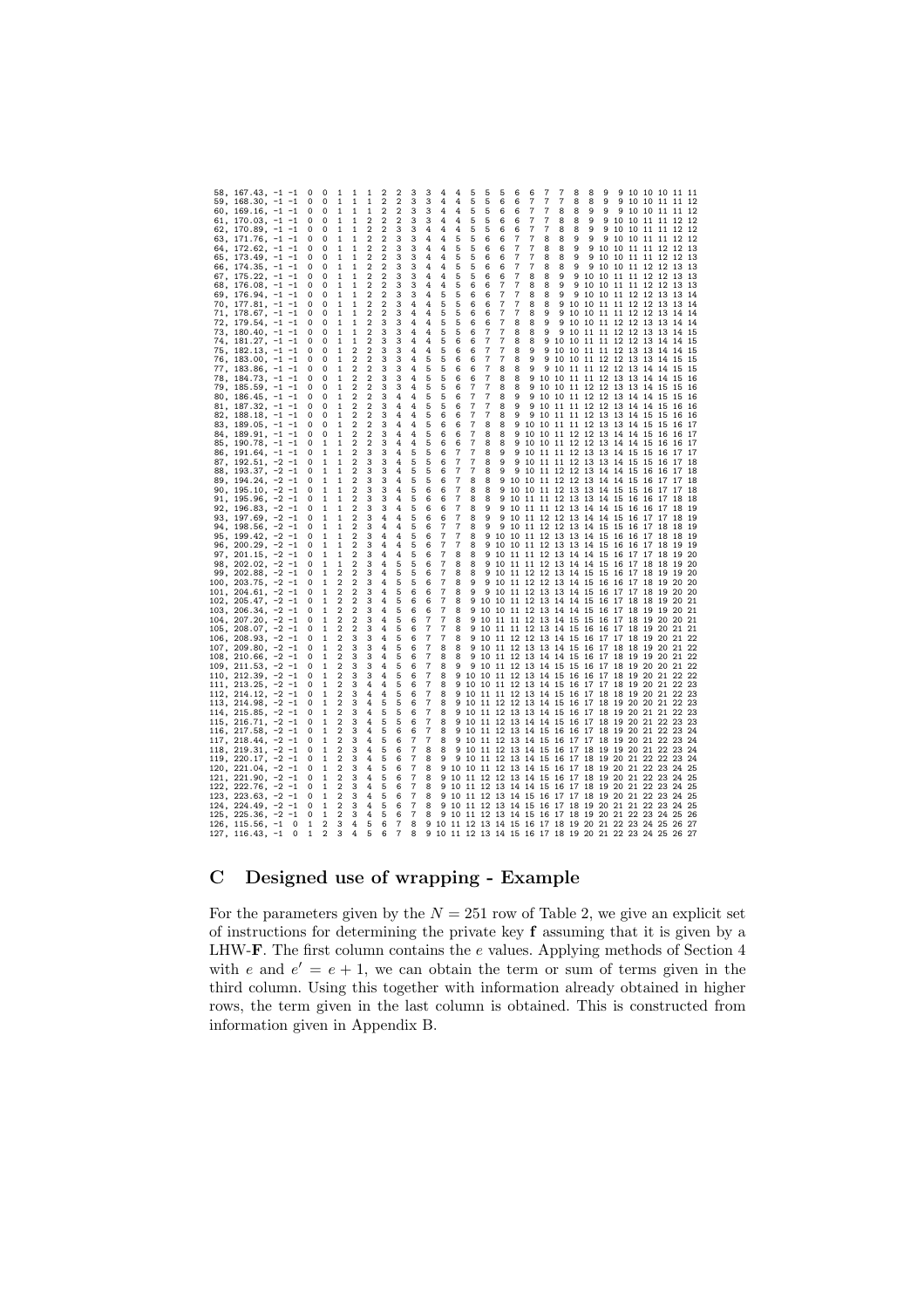| $\boldsymbol{e}$ | $e^{\prime}$                     |                                                           |                   | е              | $e^\prime$ |                                                                                         |                   |
|------------------|----------------------------------|-----------------------------------------------------------|-------------------|----------------|------------|-----------------------------------------------------------------------------------------|-------------------|
| 1                | $2^{\circ}$                      | $\mathbf{f}_{28}$                                         | $\mathbf{f}_{28}$ |                |            | 61 62 $\mathbf{f}_8 + \mathbf{f}_{10}$                                                  | $\mathbf{f}_8$    |
| 15               | 16                               | $\mathbf{f}_{21}$                                         | $f_{21}$          |                |            | 86 87 $\mathbf{f}_0 + \mathbf{f}_{28}$                                                  | $f_0$             |
| $48\,$           | 49 $f_{23}$                      |                                                           | $\mathbf{f}_{23}$ |                |            | 116 117 $\mathbf{f}_9 + \mathbf{f}_{20}$                                                | $\mathbf{f}_9$    |
| 51               | $52 \text{ }   \textbf{f}_{27} $ |                                                           | $\mathbf{f}_{27}$ |                |            | 120 121 $\mathbf{f}_{13} + \mathbf{f}_{14}$                                             | $\mathbf{f}_{13}$ |
|                  | 56 57 $\mathbf{f}_{20}$          |                                                           | $\mathbf{f}_{20}$ |                |            | 121 122 $\mathbf{f}_{15} + \mathbf{f}_{16}$                                             | $\mathbf{f}_{15}$ |
|                  | 84 85 $\mathbf{f}_3$             |                                                           | $\mathbf{f}_3$    | 5 <sub>5</sub> |            | 6 $ {\bf f}_{10} + {\bf f}_{11} $                                                       | $\mathbf{f}_{10}$ |
|                  |                                  | $102~103$ $\mathbf{f}_{25}$                               | $\mathbf{f}_{25}$ | 10             |            | 11 $f_6 + f_{18}$                                                                       | $\mathbf{f}_6$    |
|                  |                                  | 23 24 $\mathbf{f}_{14} + \mathbf{f}_{25} \mathbf{f}_{14}$ |                   | 17             |            | $18 \mathbf{f}_{11} + \mathbf{f}_{19} + \mathbf{f}_{26}$                                | $\mathbf{f}_{26}$ |
|                  |                                  | 26 27 $\mathbf{f}_{22} + \mathbf{f}_{27} \mathbf{f}_{22}$ |                   | 19             |            | 20 $\mathbf{f}_{10} + \mathbf{f}_{17} + \mathbf{f}_{23}$                                | $f_{17}$          |
|                  |                                  | 33 34 $\mathbf{f}_{10} + \mathbf{f}_{14} \mathbf{f}_{10}$ |                   | 4              |            | 5 $\mathbf{f}_{12} + \mathbf{f}_{13} + \mathbf{f}_{14}$                                 | $f_{12}$          |
| 40               |                                  | 41 $\mathbf{f}_{18} + \mathbf{f}_{21} \mathbf{f}_{18}$    |                   | 8              | 9          | $\mathbf{f}_{7}+\mathbf{f}_{22}+\mathbf{f}_{23}$                                        | $\mathbf{f}_7$    |
| 41               |                                  | 42 $\mathbf{f}_{24} + \mathbf{f}_{27} \mathbf{f}_{24}$    |                   | 74             |            | $75\  \mathbf{f}_5 + \mathbf{f}_{17} + \mathbf{f}_{24}$                                 | $\mathbf{f}_5$    |
| 54               |                                  | $55\ {\rm f}_{16} + {\rm f}_{23}\ {\rm f}_{16}$           |                   |                |            | 57 58 $\mathbf{f}_4 + \mathbf{f}_{13} + \mathbf{f}_{22} + \mathbf{f}_{24} \mathbf{f}_4$ |                   |
| 59               |                                  | 60 $\mathbf{f}_{19} + \mathbf{f}_{21} \mathbf{f}_{19}$    |                   | 46             |            | $47 \left[ \mathbf{f}_2 + \mathbf{f}_{13} + \mathbf{f}_{24} + \mathbf{f}_{27} \right]$  |                   |

The reader can check that the only term not appearing in the last column is  $f_1$ . It may readily be set to all remaining terms.

Careful counting will show that 52 queries were needed to determine f completely. Since we've been very lazy in making this table, there would be ways to reduce this number.

# D Entropy of f in the binary-F case

Content of this section may not qualify as an attack on NTRU, but contains information which could be useful when used together with some form of attack.

We work in the binary- $\bf{F}$  setting and assume that the constant term of  $\bf{f}$  is not 4, so that the coefficient set of  $f$  is  $\{0, 1, 2, 3\}.$ 

Let us denote by  $(f_0, f_1, \ldots, f_{N-1})$ , the coefficients of f. Likewise, the coefficients of **F** will be denoted with  $(F_0, \ldots, F_{N-1})$ . Notice

$$
f_i = 2 \cdot F_i + F_{i-1}
$$

for all  $i \neq 0$ . So the parity (E/O) of  $f_i$  determines  $F_{i-1}$  completely. Similarly, knowing whether  $f_i$  belongs to the set  $L = \{0, 1\}$  or  $H = \{2, 3\}$  determines  $F_i$ completely. Once more, if  $f_i$  belongs to  $I = \{1, 2\}$ , then  $F_i = 1 - F_{i-1}$  and if  $f_i$ belongs to  $B = \{0, 3\}$ , then  $F_i = F_{i-1}$ .

We may use this argument as follows. Suppose we know that f is of the form

$$
\mathbf{f} = (?, L, H, H, H, L, L, H, L, H, \dots)
$$

Then we must have

$$
\mathbf{F} = (?, 0, 1, 1, 1, 0, 0, 1, 0, 1, \dots)
$$

and hence

$$
\mathbf{f} = (?,?,2,3,3,1,0,2,1,2,\dots)
$$